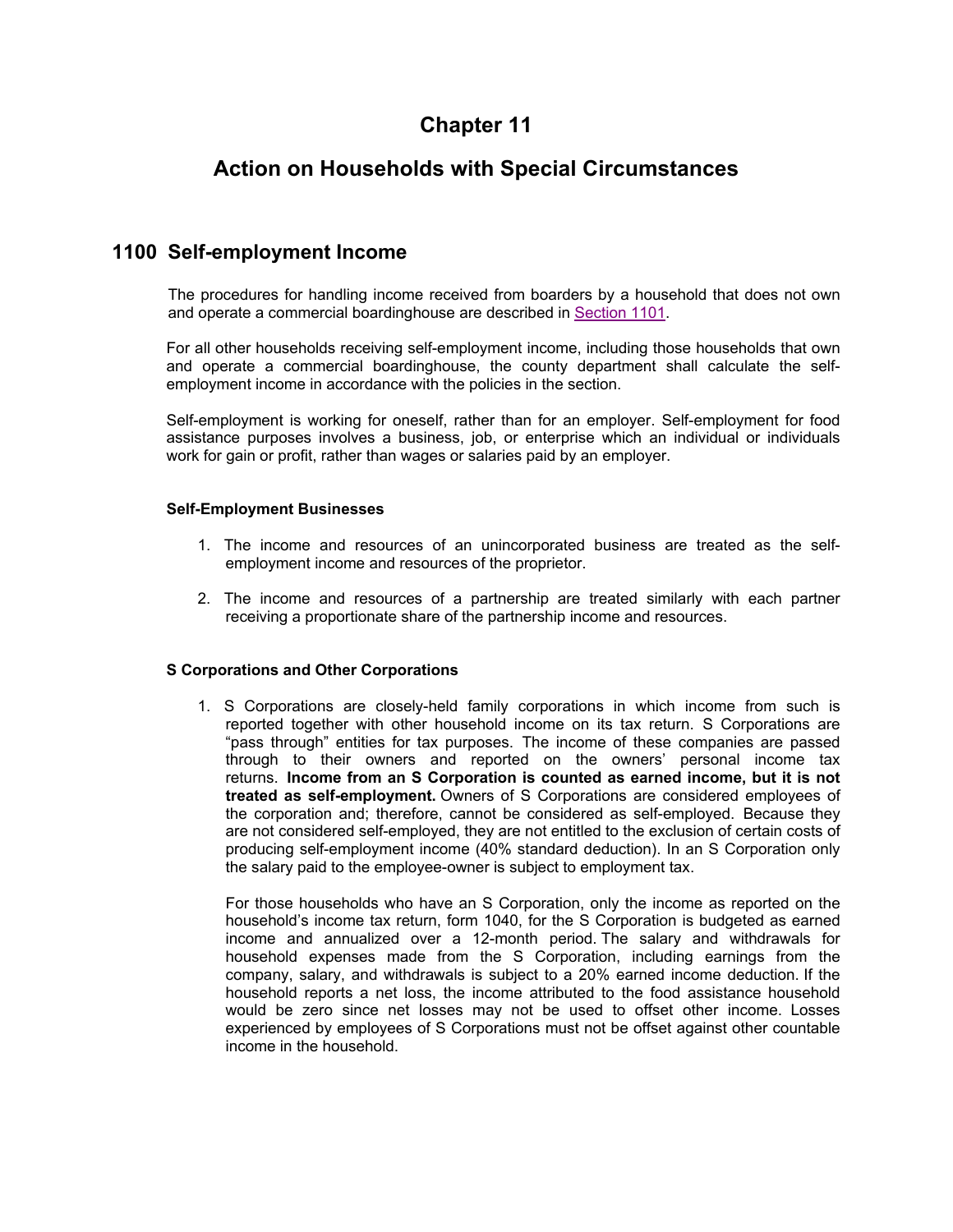The income of other types of corporations is income to the shareholder only if it is distributed to the shareholder. Any cash or expenses paid to or for the household from corporate funds should be considered "distributions" and counted as income.

2. Corporate assets for any corporation should be clearly registered in the name of the corporation to receive an exclusion from the household's resource determination. Otherwise, these would be considered property of the household and counted or excluded as appropriate according to the provisions found in Chapter 8. Additionally, the value of the stock which represents the value of non-income producing corporate property is considered a resource to the stockholder.

## **A. Annualizing Self-employment Income**

Self-employment income may be received irregularly or on a regular basis and is handled as follows:

1. Self-employment income which represents a household's annual income shall be annualized over a 12 month period even if the income is received within only a short period of time during those 12 months. For example, self employment income received by farmers shall be averaged over a 12-month period, if the income is intended to support the farmer on an annual basis.

If the averaged annualized amount does not accurately reflect the household's actual circumstances because the household has experienced a substantial increase or decrease in business, the county department shall calculate the self-employment income on anticipated earnings. The county department shall not calculate self-employment income on the basis of prior income (e.g., income tax returns) when the household has experienced a substantial increase or decrease in business.

2. Self employment income which is received on a monthly basis but which represents a household's annual support shall normally be averaged over a 12 month period. This self-employment income shall be annualized even if the household receives income from other sources in addition to self-employment.

If, however, the averaged amount does not accurately reflect the household's actual monthly circumstances because the household has experienced a substantial increase or decrease in business, the county department shall calculate the self-employment income based on anticipated earnings.

3. Self-employment income which is intended to meet the household's needs for only part of the year shall be averaged over the period of time the income is intended to cover. For example, self-employed vendors who work only in the summer and supplement their income from other sources during the balance of the year shall have their selfemployment income averaged over the summer months rather than a 12-month period.

### **Determining the Period of Time Self-Employment Income is Intended to Cover**

In an effort to determine if the self-employment income which is received other than on a regular monthly basis is intended to support the household on an annual basis, other factors, in addition to the household's own statement, could provide some indication as to how long the household could sustain itself on such income would have to be examined and evaluated. Such factors would include, but would not be limited to, previous year's business and personal expenses, tax records, anticipated expenses for the current year, income received from other sources during the previous year, income during the coming year, and so on. Such factors, when compared with the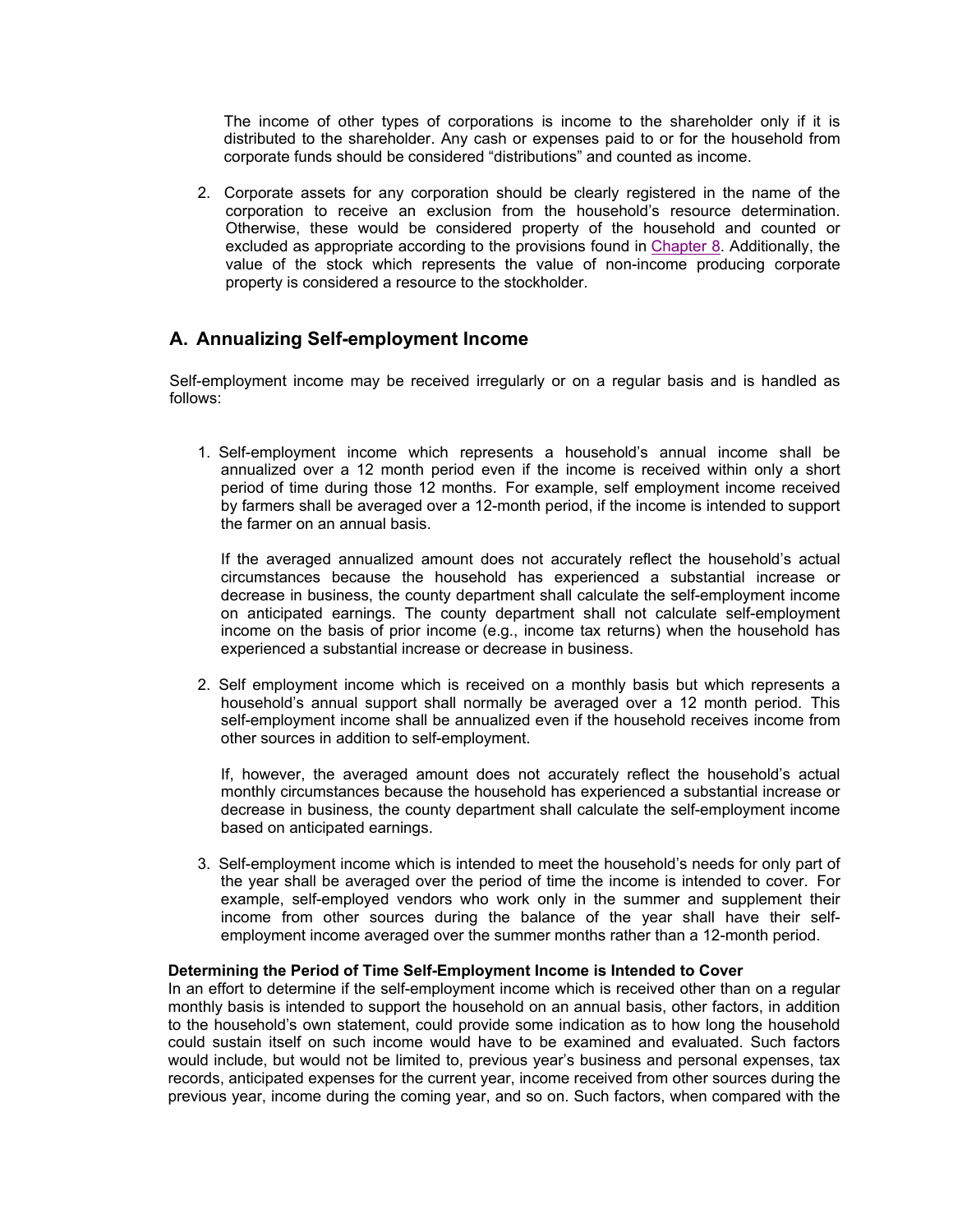income from seasonal self-employment, would provide a basis for making a determination as to how long the income is intended to support the household.

For example, if the previous year's expenses were proportionate to the household's income from self-employment, it could be an indication that the income would sustain the household for a year. Therefore, the household's income could be annualized. If expenses were not proportionate with the income, it could be assumed that such income could not sustain the household for a year; therefore, income would be averaged over the period of time for which such income is received.

Although the period of time for which the income is intended to cover would be a factor in determining the length of the household's certification period, all household circumstances would have to be evaluated. Additionally, although information obtained by the household would provide some indication as to the appropriate certification period to be assigned, the responsibility for establishing the appropriate certification period remains that of the county department.

#### **New Self-Employment Enterprises**

If a household's self-employment enterprise has been in existence for less than a year, the income from that self-employment enterprise shall be averaged over the period of time the business has been in operation, and the monthly amount projected for the coming year.

However, if the business has been in operation for such a short time that there is insufficient information to make a reasonable projection, the household may be certified for less than a year until the business has been in operation long enough to base a longer projection.

### **Termination of Self-Employment**

When a self-employed household whose income and expenses have been annualized and prorated over a 12-month period goes out of business, the county department must remove the prorated income from the food assistance budget when the last income is received from that source. For example, a farmer reports that he plans to stop farming and expects to sell his last crop in October. The sale of the crop has previously been anticipated and the income had already been included in the averaged amount. The averaged amount would be counted for October. No self-employment income would be counted for November.

1. If the household is expected to receive residual income after the person stops being actively engaged in the self-employment enterprise, the county department must calculate the residual self-employment income based on anticipated amounts.

The income can either be counted in the month it is anticipated to be received or the county department can average the income forward over the certification period.

2. When the self-employment income is no longer counted in the food assistance budget, the self-employment expenses are no longer allowed, even if they continue to be incurred.

## **B. Determining Monthly Income from Selfemployment**

For the period of time over which self-employment income is determined, the county department must add all gross self-employment income (including capital gains); divide the gross self-employment income by the number of months over which the income will be averaged. This is the amount to be shown on the DHR-FAD-1139.

The households with self-employment income are entitled to a standard deduction of 40% of the gross proceeds from the self-employment income as a cost of doing business. This procedure is automated.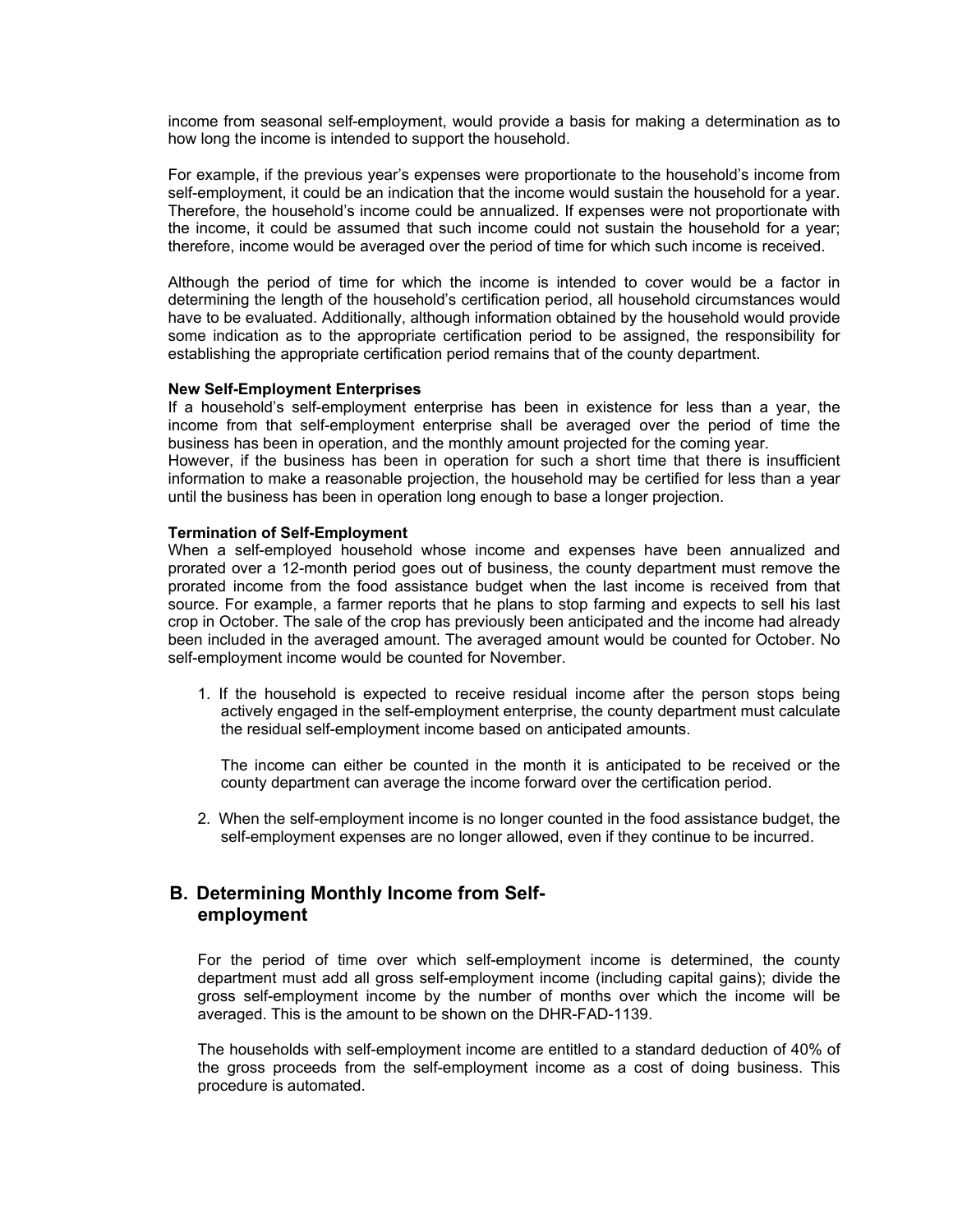For those households whose self-employment income is not averaged but is instead calculated on an anticipated basis, as noted in Item A of this section, the county department must:

- 1. Add any capital gains the household anticipates it will receive in the next 12 months, starting with the date the application is filed.
- 2. Divide the amount by 12. This amount shall be used in successive certification periods during the next 12 months, except that a new average monthly amount shall be calculated over this 12-month period if the anticipated amount of capital gains changes.
- 3. The monthly anticipated average of capital gains as determined above shall then be added to the anticipated monthly self-employment income.

Households with self-employment income are entitled to standard deductions of 40% of the gross proceeds from the self-employment income as a cost of doing business. This procedure is automated.

### **Other Household Income and Self-Employment Income**

The monthly net self-employment income shall be added to any other earned income received by the household. The total monthly earned income, less a 20% earned income deduction, shall then be added to all monthly unearned income averaged by the household. (This process is handled by automation.)

#### **Special Provision for Farmers**

For purposes of this provision, to be considered a self-employed farmer, the farmer must receive or anticipate receiving annual gross proceeds of \$1000 or more from the farming enterprise.

A fisherman is treated the same as a self-employed farmer if the fisherman is self-employed and receives or anticipates receiving annual gross proceeds of \$1,000 or more from fishing. This applies even if the fisherman is only involved in catching or harvesting the fish as well as watermen, crayfishermen and other type fishermen.

When the Secretary of Agriculture determines that a farm emergency exists due to a natural disaster, any payments to farmers pursuant to such a determination shall be excluded from income and resources for food assistance purposes. This exclusion is required by Section 312(d) of the Disaster Relief Act of 1974, as amended in 1988.

#### **Certain Farm Payments**

- 1. Agricultural Stabilization and Conservation Service (ASCS) cash payments including payments for crop losses are counted as earned self-employment income except when such payments are for loans. Farm loans are excluded from income for food assistance purposes.
- 2. Payments from the Federal Crop Insurance Corporation (FCIC) are considered recurring lump-sum payments, and as such they are considered as resources.
- 3. Crop insurance settlements from private companies which are made as a nonrecurring lump sum payment are counted as a resource.

#### **Termination of Farm Self-Employment Income**

When a farm self-employment household whose income and expenses have been annualized and anticipated over a 12-month period, discontinues farming, the county department shall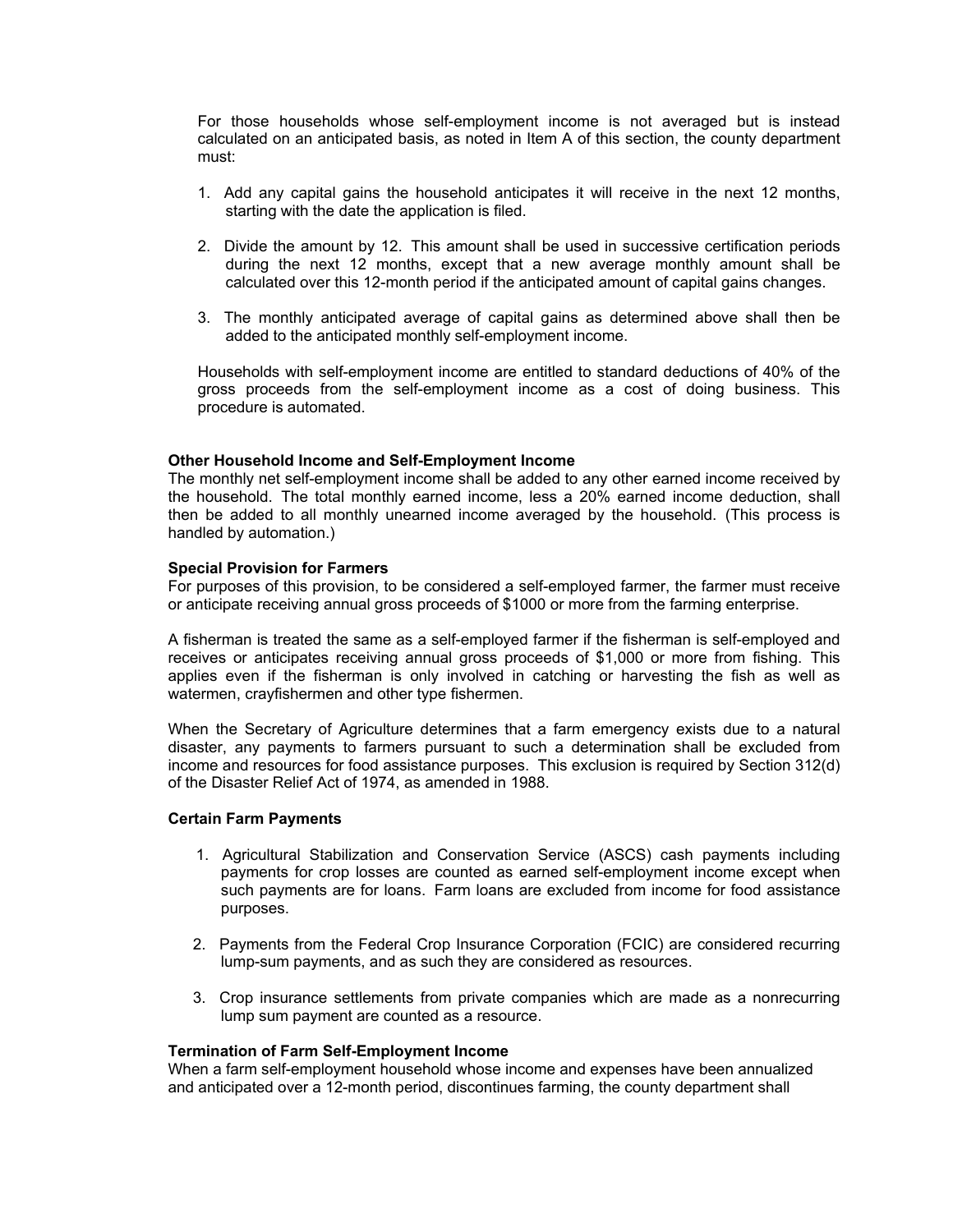remove the farm self-employment income from the budget in accordance with the appropriate reporting and processing time frames for changes.

Annualized farm self-employment income that had been prorated as income from the budget due to termination of self-employment would lose its resource exclusion. However, any property or vehicles essential to farm self-employment of a household member engaged in farming is excluded as a resource for one year from the date the household member terminates farm selfemployment.

## **C. Capital Gains**

The proceeds from the sale of capital goods or equipment shall be calculated in the same manner as capital gains for Federal income tax purposes. However, even if 50% of the proceeds from the sale of capital goods or equipment are taxed for Federal income tax purposes, the State agency shall count the full amount of the capital gain as income for food assistance purposes.

### **Recaptured Depreciation**

The Internal Revenue Service (IRS) allows self-employed persons to deduct depreciation as a cost of doing business. Then, when a piece of equipment, for instance, is sold before the end of its useful life, the former owner must declare a portion of depreciation as income. This is commonly referred to as recaptured depreciation. Recaptured depreciation is NOT counted as income for food assistance purposes.

### **Recaptured Investment Credit**

IRS allows for a percentage of certain investments to be deducted as an expense. If the asset is disposed of or ceases to be eligible before the end of the recapture period for recovery property or before the end of the estimated life used to figure the credit, a percentage of the credit may have to be recaptured. This is commonly referred to as recaptured investment credit. Recaptured investment credits are NOT counted as income for food assistance purposes.

## **D. Allowable Costs of Producing Self-employment Income**

Households with self-employment income are given a standard deduction of 40% of the gross proceeds from self-employment income for operating expenses as a cost of doing business. The standard will be used for all food assistance households reporting self-employment income. This procedure is automated.

## **E. Assigning Certification Periods**

Households that receive their annual support from self-employment and have no other source of income may be certified for up to 12 months.

For those households that receive other sources of income or whose self-employment income is intended to cover a period of time that is less than a year, the county department shall assign a certification period appropriate for the household's circumstances.

For those self-employed households that receive their annual income in a short period of time, the initial certification period shall be assigned to bring the household into the annual cycle. For example, the county department may provide for recertification at the time the household normally receives all or a majority of its annual income or the State agency may prefer to have the annual cycle coincide with the filing of the household's income tax.

## **F. Special Instructions for Farmers in USDA Payment-in-Kind (PIK) Program**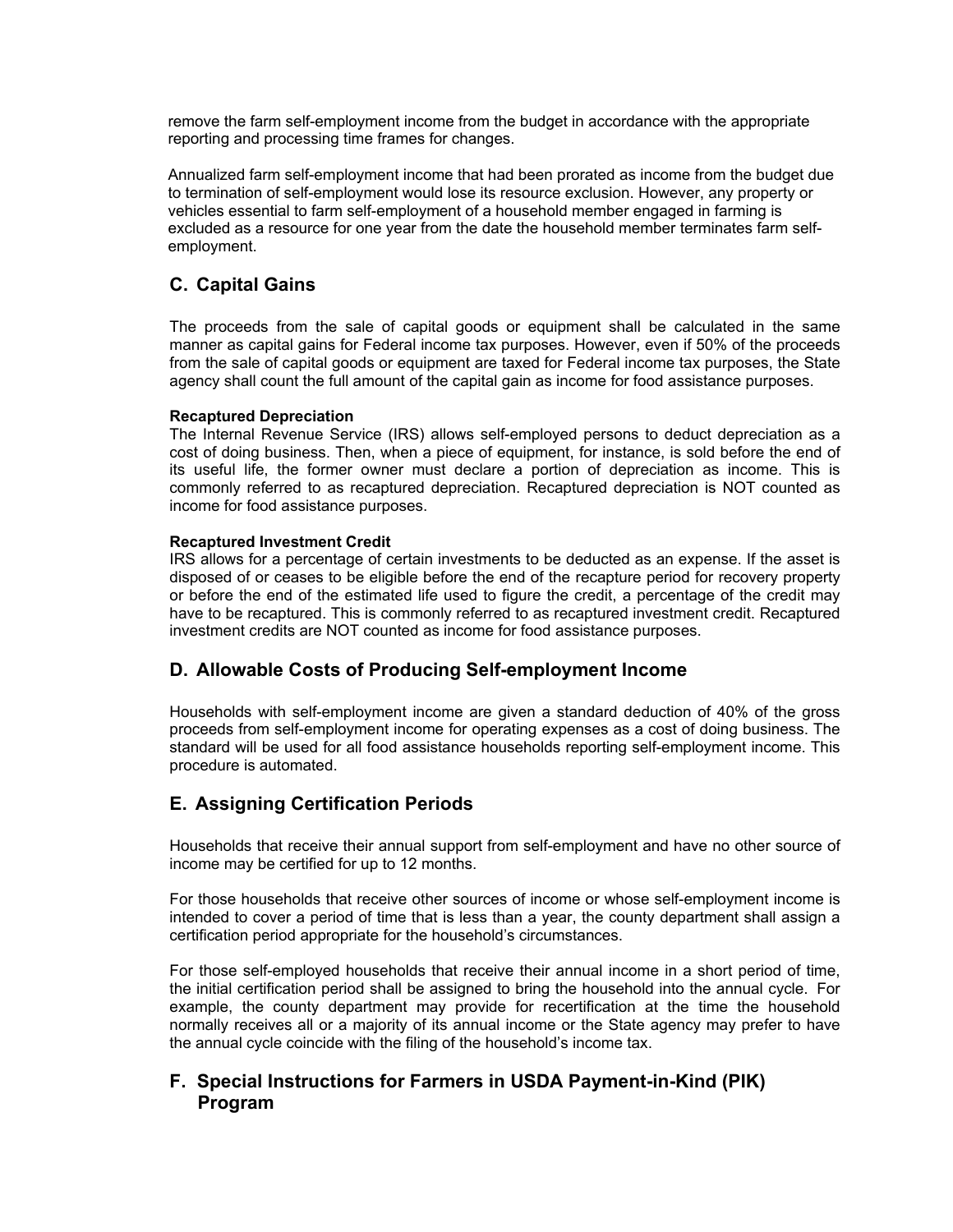The following policy establishes the procedures for handling grain received by farmers under the new Payment-In-Kind (PIK) Program. Under this program, farmers who have already taken portions of land out of production under the Land Diversion or Acreage Reduction Programs will be encouraged to take more land out of production. Farmers who enroll will receive surplus grain which can be retained for their own use or sold. Rice and upland cotton, as well as wheat, corn and sorghum are involved in PIK program.

Grain received under this program should normally be considered self-employment income. It should be included when annualizing income if the household indicated the grain will be sold during the year. It should be noted that no income is in fact realized by the household until the commodities are sold. Indeed, farmers receiving PIK payments from the Commodity Credit Corporation (CCC) will incur no Federal income tax liability until sale of the commodities occurs. However, the Food Assistance Program regulations provide for a process of annualizing to be used when certifying self-employed households, such as farmers. PIK commodities, like any other product of the farm enterprise, should be included as part of annual income if their sale may be reasonably anticipated during the year for which income is being calculated. This process allows self-employed households to have certification periods that reflect the uneven time frames in which their income is generated.

It should also be noted that in many cases farmers will sell commodities they own to CCC and receive them back from CCC as PIK commodities. Farmers will be paid by CCC for the commodities with the payment being used to repay price support loans previously extended to the farmer by CCC. These sales and loan repayments should be treated as completely separate from the receipt of PIK commodities and handled in the same manner as any other sale of commodities and repayment of a price support loan.

The value of any grain which the household intends to use for feed or seed would not be considered a resource. In those instances where the household intends to retain the grain without sale longer than 12 months, it should be considered a non-liquid resource. It should also be noted that farmers who qualify for PIK grain and are already storing grain under a CCC loan will be allowed to divert for personal use the amount of PIK entitlement from their own storage, and will be released from any obligation for that amount of grain. PIK grain should be considered as described above whether diverted from the farmers own storage or received from the CCC.

## **1101 Boarders**

## **A. Households with Boarders**

Persons defined as boarders in Section 102 who are not requested by the household to be treated as a household member, shall be excluded from the household, when determining the household's eligibility and benefit level. The income of households owning and operating a commercial boarding house shall be handled as described in Section 1100. For all other households, payments from the boarder shall be treated as self-employment income and the household's eligibility determined as follows.

## **B. Income from the Boarder**

The income from boarders shall include all direct payments to the household for room and meals, including contributions to the household's shelter expenses. Shelter expenses paid directly by boarders to someone outside of the household shall not be counted as income to the household.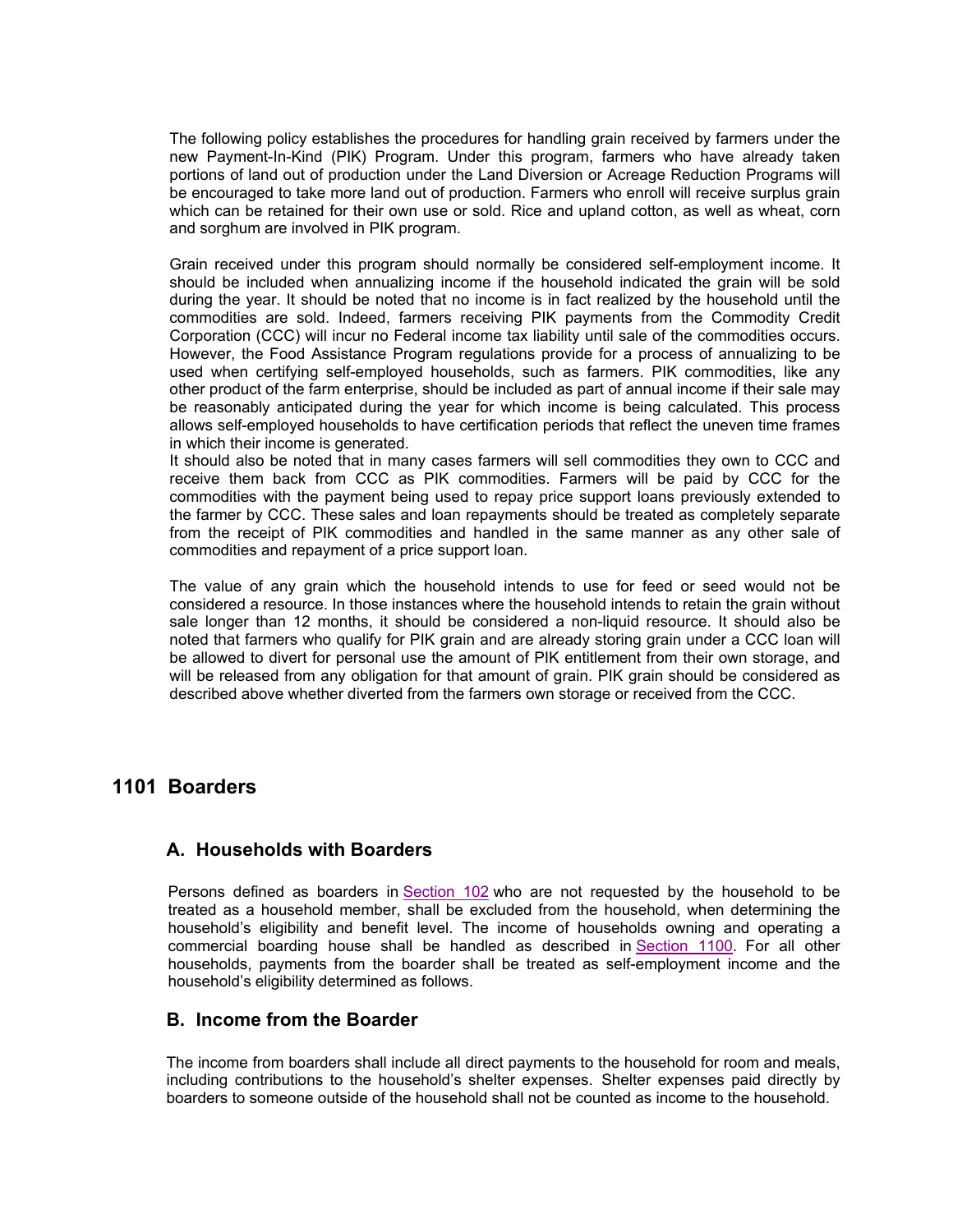## **C. Cost of Doing Business**

The household will receive a 40% deduction from the gross income generated from the boarders as a cost of doing business. This procedure is automated.

## **D. Deductible Expenses from Boarders**

The income from self-employment is earned income.

Shelter costs the household actually incurs shall be used to determine the household's shelter deduction, even if the boarder contributes to the household for part of the household's shelter expenses. Shelter costs shall not include any shelter expenses paid directly by the boarder to a third party, such as to the landlord or utility company.

### **Non-boarders for Whom Household Furnishes Meals**

Persons who receive meals only are not included in the definition of boarders. That portion of the cash compensation that the household receives for providing meals to such an individual that exceeds the cost of producing the meals would be considered income to the household.

## **1102 Treatment of Resources, Income and Deductions of Certain Nonhousehold Members**

## **A. Disqualifications Due To:**

- 1. Intentional Program Violation (IPV)
- 2. Convictions involving Food Assistance trafficking or firearm purchases.
- 3. Felony convictions under federal or state law for any offense which has an element possession, use or distribution of a controlled substance.
- 4. Fleeing felons.
- 5. Probation or parole violators.

Refer to Chapter 1, Section 101, for specific information on the above disqualified individuals. The eligibility and benefit level of any remaining household members in a household containing these disqualified individuals shall be determined as follows:

#### **Resources**

The resources of the disqualified member(s) shall be counted in their entirety to the remaining household members. If the disqualified household member is the only elderly or disabled member of the household, the resource limit for the remaining members shall not exceed \$2,250, since the household is no longer considered an elderly or a disabled household.

### **Income**

The income of the disqualified member(s) shall be counted in its entirety to the remaining household members.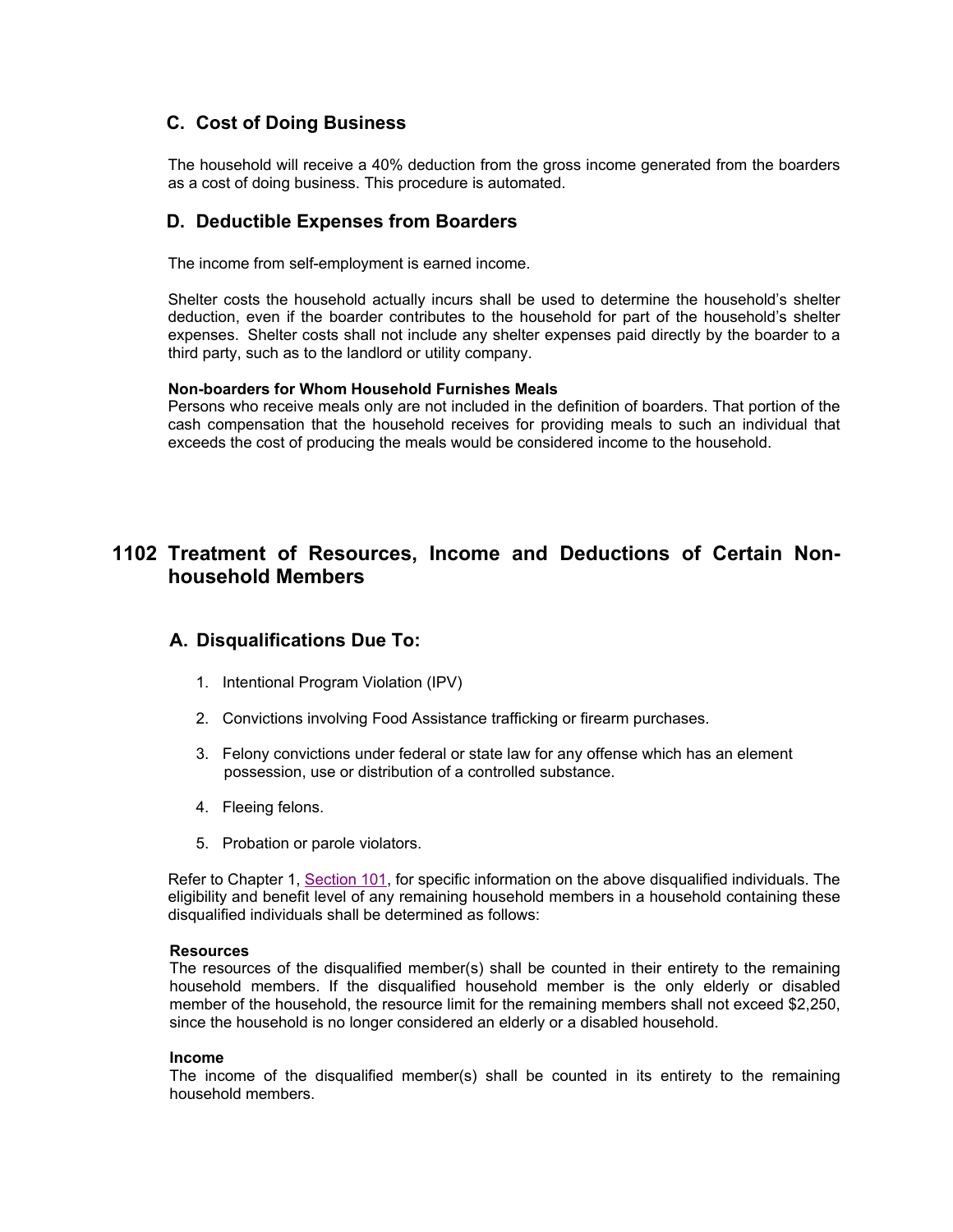#### **Deductions**

Any deductions to which the disqualified member is entitled, such as medical, dependent care, and the child support deduction, will be added to the remaining member's deductions and used in determining the entire household's allowable deductions.

Any shelter costs billed to or incurred by the disqualified member shall also be added to the remaining member's shelter costs and used in determining the entire household's allowable shelter expense.

### **Eligibility and Benefit Level**

The disqualified member shall not be included when determining the household's size for the purpose of assigning a benefit level to the household; comparing the household's monthly income with the income eligibility standards; or comparing the household's resources with the resource eligibility limits.

The county department shall ensure that no household's food assistance allotment is increased as result of the disqualification for IPV or failure to comply with food assistance work requirements of one or more household members.

## **B. Disqualifications Due To:**

- 1. Social security number disqualification.
- 2. Ineligible alien.
- 3. Recipients determined to have received multiple benefits.
- 4. Ineligible Able Bodied Adults without Dependents (ABAWDS).

The eligibility and benefit level of any remaining household members of a household containing these disqualified individuals shall be determined as follows:

### **Resources**

The resources of the disqualified or ineligible member(s) shall be counted in their entirety to the remaining household members. If the disqualified or ineligible household member is the only elderly or disabled member of the household, the resource limit shall be \$2,250 as the household is no longer considered an elderly or a disabled household.

#### **Income**

A prorated share of the income of the disqualified or ineligible member(s) shall be counted as income to the remaining members. A prorated share shall be calculated by:

- 1. Subtracting the allowable exclusions from the disqualified or ineligible member's income.
- 2. Dividing all of the countable income evenly among members of the entire household, including the disqualified or ineligible member and any other disqualified members.
- 3. Multiply each member's share by the number of eligible household members; count this as income to the household.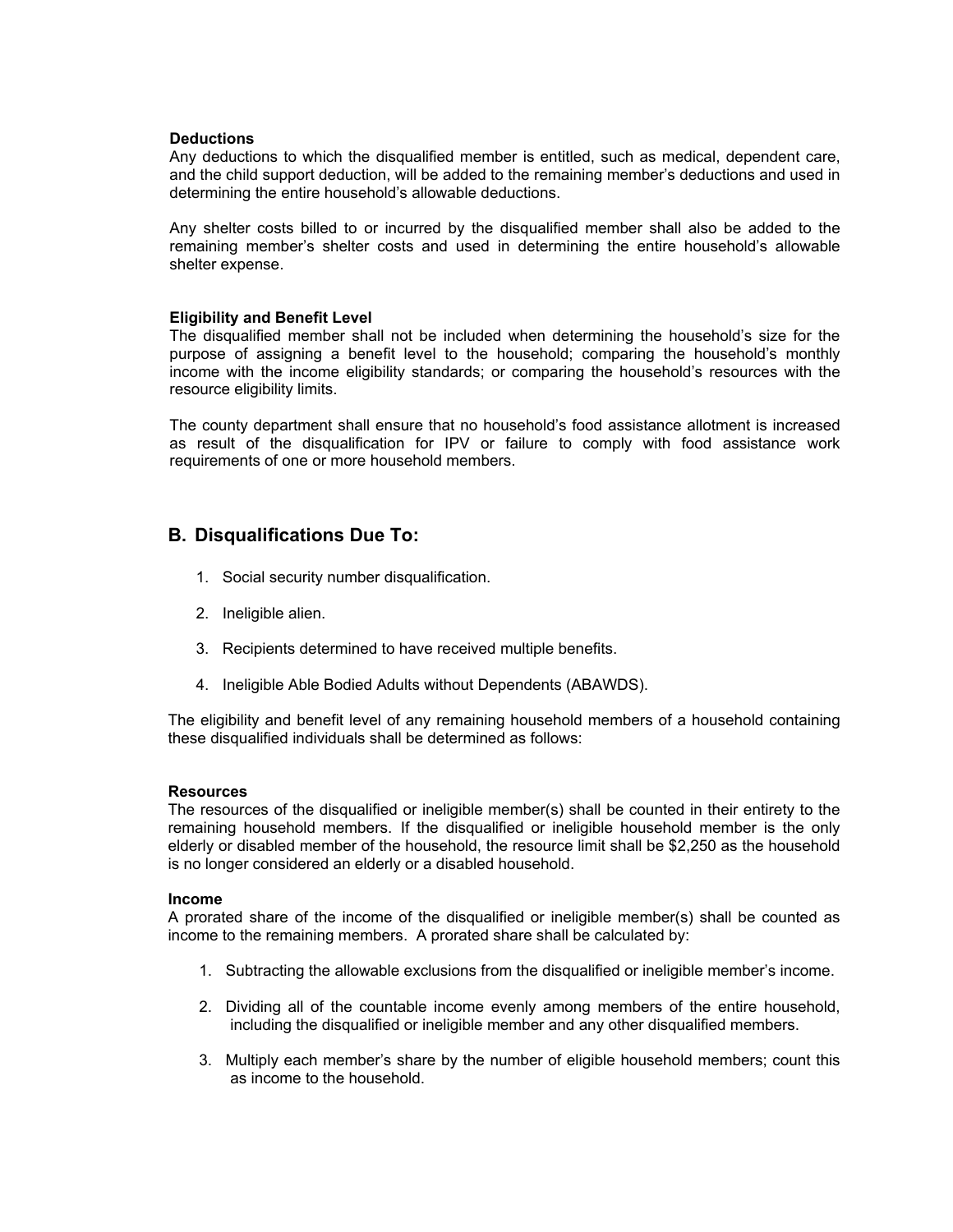Steps (2) and (3) are handled through automation and are not done by the worker.

### **Deductions**

Shelter expenses either billed to or paid by these disqualified or ineligible members are prorated among all household members, including the disqualified or ineligible member and other excluded members. All but the amount attributed to the ineligible or disqualified individuals is counted in computing the household's shelter costs.

Households shall be allowed the appropriate full utility deduction (SUA/BUA) even if the disqualified or ineligible member pays all or part of the utility expense. The utility expense shall not be prorated among all members to determine the household's allowable utility deduction (SUA/BUA).

Medical and Uncapped Shelter - These disqualified or ineligible household members do not entitle the household to the medical expense or uncapped shelter expenses. When the only elderly or disabled member is an ineligible or disqualified member, the capped shelter amount must be used even if excluded members are billed for or pay the shelter expense. The shelter cap is applied after the excluded member's share is subtracted. If an included member is elderly or disabled, the uncapped shelter amount and medical deduction are allowed even if the costs are prorated among the excluded and non-excluded members.

Child Support Deduction - The amount of legally obligated child support paid or expected to be paid will be divided evenly among all the household members, and all but the disqualified and/or ineligible member's share would be counted in the food assistance budget.

#### When these ineligible or disqualified individuals do not have income or allowable expenses:

Income - If the eligible members are the only ones with income, their total income is counted in determining the household's eligibility and allotment. Their income is not prorated to exclude members.

Deductible expenses - Deductible expenses billed to or paid by eligible members are treated in the same manner, e.g., if an eligible member pays all of the shelter expenses, the household is entitled to claim the total amount of shelter expenses.

### **Eligibility and Benefit Level**

These disqualified or ineligible members shall not be included when determining their household's sizes for the purpose of assigning a benefit level to the household; comparing the household's monthly income with the income eligibility standards; or comparing the household's resources with the resource eligibility limits.

### **C. Reduction or Termination of Benefits within the Certification Period**

Whenever an individual is determined ineligible due to disqualification sanction, the eligibility of the remaining members shall be based, as much as possible, on information in the case file.

### **Excluded for IPV Disqualification**

If a household's benefits are reduced or terminated within the certification period because one of its members was disqualified due to IPV, the county department shall notify the remaining members of their eligibility and benefit level or ineligibility at the same time the excluded member is notified of the disqualification.

The household is not entitled to a Notice of Adverse Action, but may request a fair hearing to contest the reduction or termination of benefits. This is an option unless the household has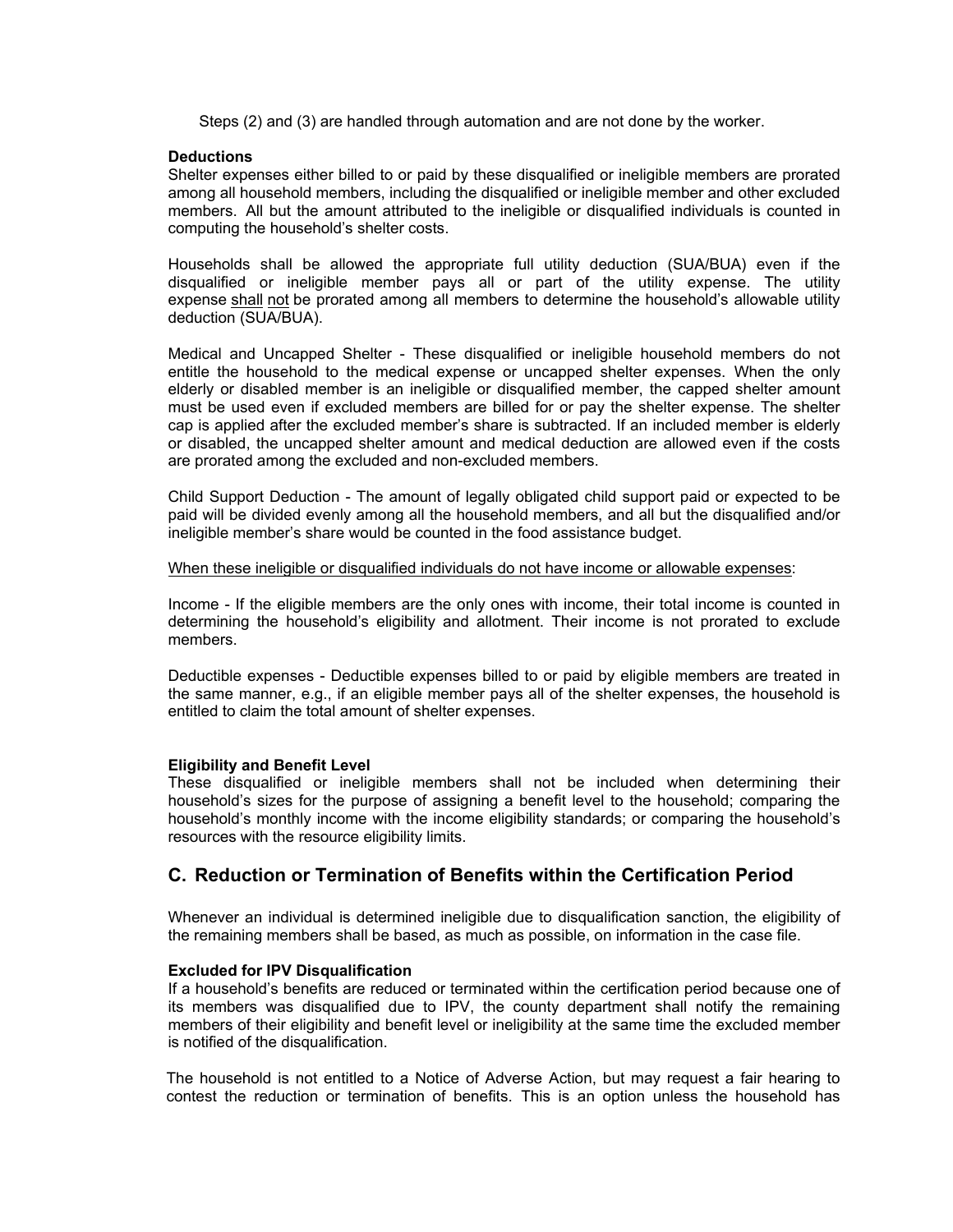already had a fair hearing on the amount of the claim as a result of the consolidation of the administrative disqualification hearing with the fair hearing.

#### **Excluded for Failure to Comply with Work Requirements**

If a household's benefits are reduced or terminated within the certification period because one of its members is disqualified for failure to comply with food assistance work requirements the county department shall:

Issue a Notice of Adverse Action which shall state:

- 1. The particular act of noncompliance and the eligibility and benefit level of the remaining members.
- 2. The proposed period of disqualification and the action the household may take to end the disqualification.
- 3. Specify that the individual may be added back at the end of the disqualification period or, in the case of termination the household may reapply at the end of the ineligible period.

### **Excluded for:**

**Social Security Number Disqualification, Ineligible Alien, Recipients of Multiple Benefits, Ineligible Able Bodied Adults without Dependents (ABAWDS), or Specified Convictions Involving Food Assistance**

If a household's benefits are reduced or terminated within the certification period because one or more of its members is ineligible because of one of the above listed reasons the county will:

Issue a Notice of Adverse Action in accordance with Chapter 13 which informs the household:

- 1. Of the ineligibility of the member(s).
- 2. The reason for their ineligibility.
- 3. The eligibility and benefit level of the remaining members and
- 4. The action the household must take to end the ineligibility of these members, if applicable.

## **1103 Treatment of Resources and Income of Other Non-household Members**

The resources and income of **roomers**, **live-in-attendants**, **ineligible students**, and **other individuals** who share living quarters with a household but are not members of the household shall not be considered available to the household with whom the individual resides.

Cash payments from the non-household member to the household will be considered income under the normal income standards. Vendor payments by non-household members shall be excluded as income.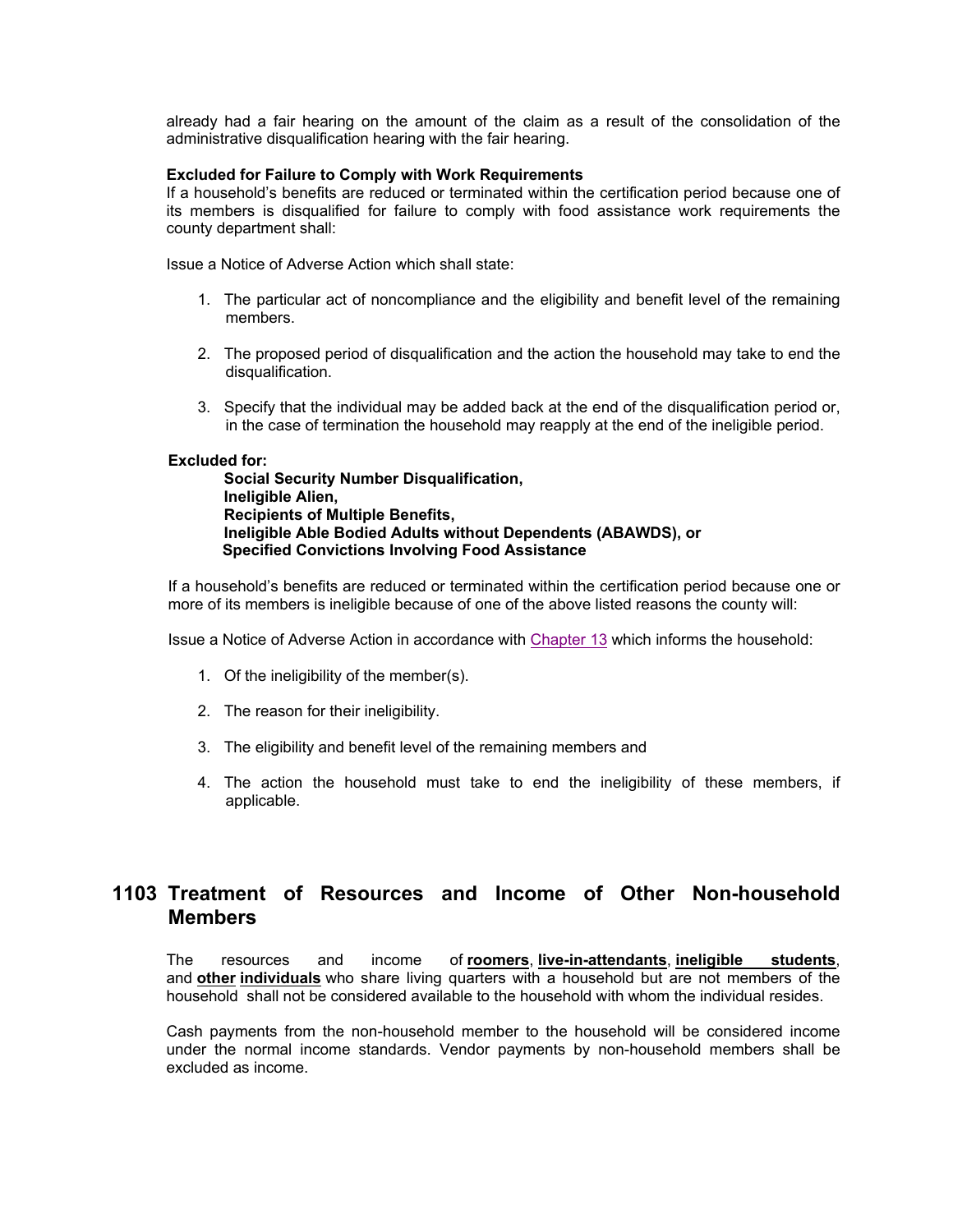If the household shares deductible expenses with the non-household member, only the amount actually paid or contributed by the household shall be deducted as a household expense except if the payments cannot be differentiated, the expenses shall be prorated evenly among persons actually paying or contributing to the expense and only the household's pro rata share deducted.

Households which contain members who are ineligible students shall be allowed the appropriate full utility deduction (SUA/BUA) even if these ineligible household members pay all or part of the utility expense. The utility expense shall not be prorated among all members to determine the household's allowable utility deduction (SUA/BUA).

When the earned income of one or more household members and the earned income of a nonhousehold member are combined into one wage, the income of the household members shall be determined as follows:

- 1. If the household's share can be identified, the county department shall count that portion due to the household as earned income.
- 2. If the household's share cannot be identified, the county department shall prorate the earned income among all those whom it was intended to cover and count that prorated portion to the household.

Non-household members shall not be included when determining the size of the household for the purpose of assigning a benefit level to the household; comparing the household's monthly income with the income eligibility standards; or comparing the household's resources with the resource eligibility limits.

## **1104 Residents of Drug/Alcohol Treatment and Rehabilitation Programs**

Narcotic addicts or alcoholics who regularly participate in a treatment and rehabilitation program conducted by a private, nonprofit organization or institution, or a publicly operated community mental health center on a resident basis may voluntarily apply for food assistance.

### **Residents as Households**

Resident addicts and alcoholics shall have their eligibility determined as a one person household. In some cases, the family members of the addict or alcoholic will also be housed in the treatment center in an effort to treat the total environment of the resident. Children of residents of drug and alcohol treatment centers who live with their parent in treatment centers may qualify for food assistance and use the benefits to purchase meals served by the center. These children will be included in their parent's food assistance case.

### **Special Certification Provision**

The county department shall certify residents of addict/alcoholic centers by using the same provisions that apply to all other applicant households except that:

- 1. Certification must be accomplished through an authorized representative as described in Section 105 B.
- 2. Prior to certification the county department shall verify that the treatment center meets one of the following:
	- a) Authorized by FNS as a retailer if the center wishes to redeem food assistance through a wholesaler.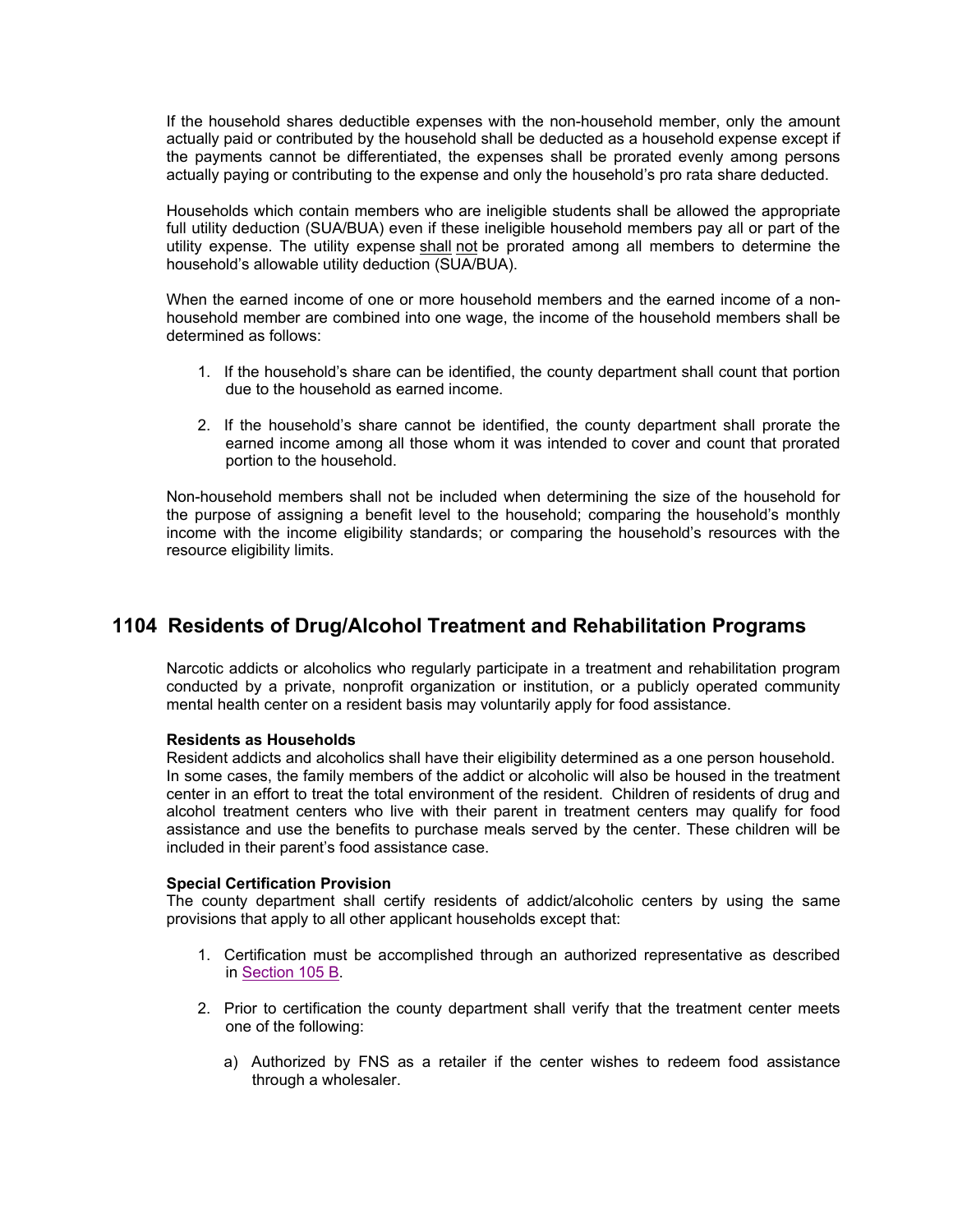b) If not authorized by FNS as a retailer, is certified by the Alabama Department of Mental Health, which has the responsibility for the State's programs for drug addicts and alcoholics.

### **Requirements for Treatment and Rehabilitation Centers**

1. Provide a monthly listing of residents.

Each treatment and rehabilitation center must provide the county department's Food Assistance Office, by the 10th day of each month, a list of their currently participating residents as of the first day of that month. This list shall include a statement signed by a responsible center official attesting to the validity of the list. If the report is received without this statement and signature, it shall be returned immediately to the center as it is considered an incomplete report.

If by the 20th day of the month a complete report has not been received, participation of all center residents must be terminated by individual Notice of Action for adverse action purposes. The reason cited for termination is the refusal to cooperate by the household's authorized representative to furnish monthly information as to the household's residence in the center as required by federal regulations.

2. Maintain accurate EBT records.

Accurate EBT records must be maintained on site, and made available for review by county DHR employees and state and federal auditors. If the drug and alcohol treatment center authorized by FNS, as a retail store does not provide accurate EBT records, the county must promptly notify the USDA Field Office. The address of the USDA Field Office is 4121 Carmichael Road, Suite 503, Montgomery, Alabama 36106. The telephone number is (334) 279-0844. The county must take no action prior to FNS action against the center. If FNS disqualifies the treatment and rehabilitation center as a retail store, the county must suspend the center as an authorized representative. If the center cannot act as an authorized representative, the residents cannot receive food assistance benefits. Individual Notices of Adverse Action are necessary. The reason cited for termination is EBT records not maintained.

A drug and alcohol treatment center not authorized by FNS, as a retail store will have their authorized representative status removed if they fail to provide accurate EBT records. If the authorized status of the drug/alcohol treatment and rehabilitation programs is removed, the residents will not be eligible to receive food assistance benefits. Individual Notices of Adverse Action are necessary.

### **Requirement for County Departments to Conduct On-Site Visits**

The county department shall conduct periodic random on-site visits to the treatment center. The purpose of these visits is to compare what the center has reported concerning residents to the food assistance office with the center's actual records for a particular month or for as many months as determined necessary based on chronic problems of failure to report changes by the center.

The minimum requirement for on-site visits is semi-annually. The Food Assistance office may visit much more frequently when problems or conflicts in reports or information provided by the center arises. The EBT records must be reviewed during the on-site visit.

### **Residents and Normal Certification Provisions**

The following provisions apply to residents of treatment centers:

1. When a resident is entitled to expedited services, eligibility for his initial application shall be processed on an expedited basis, and the county department shall complete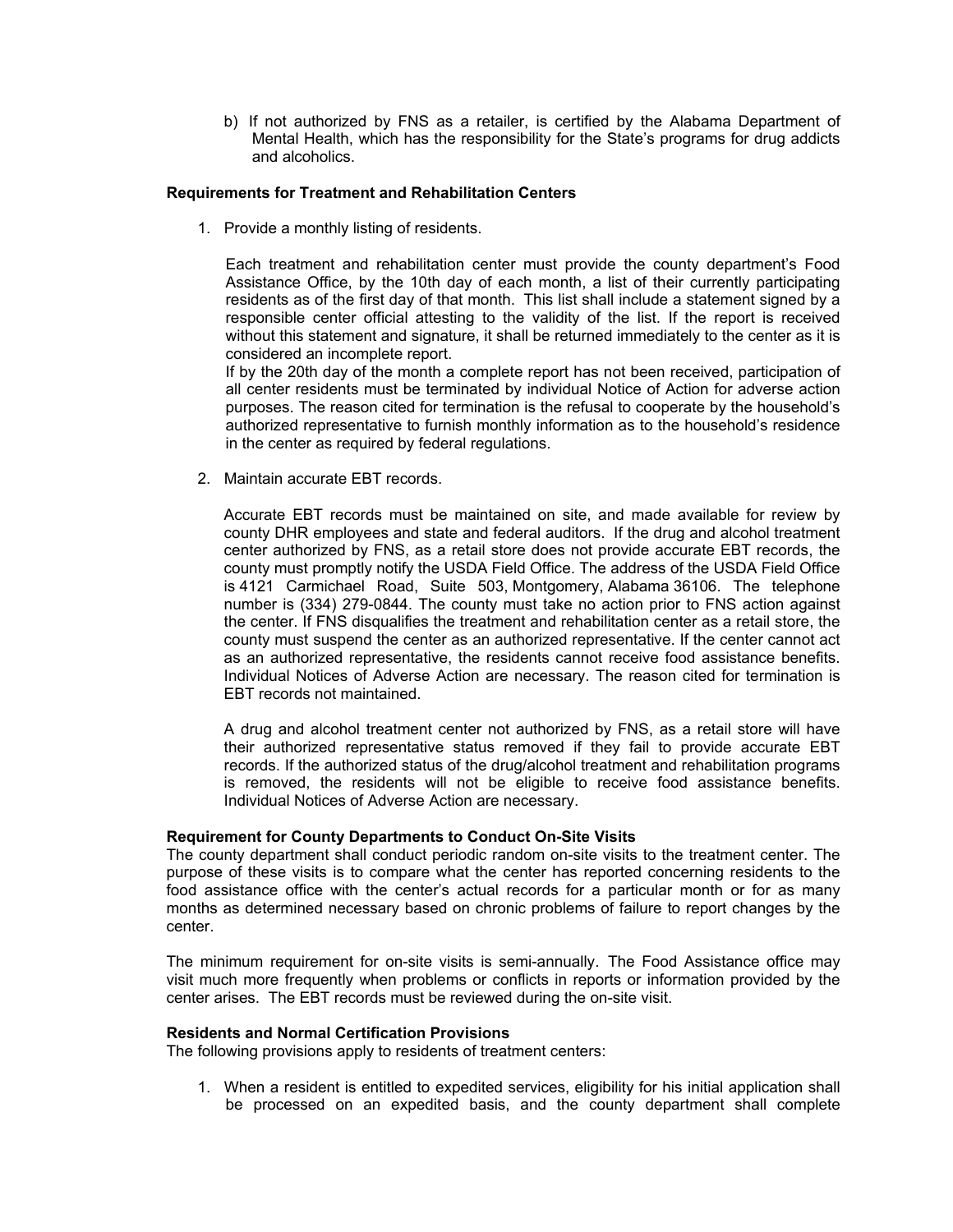verification and documentation requirements prior to issuance of a second food assistance allotment.

- 2. When normal processing standards apply, the county department shall complete the verification and documentation requirements prior to making an eligibility determination for the initial application.
- 3. The county department shall process changes in household circumstances and recertification by using the same standards that apply to all other food assistance households. The treatment center must notify the county office of any changes in household circumstances as provided in Chapter 12.
- 4. Resident households shall be afforded the same rights to Notices of Adverse Action, to fair hearings, and to entitlement to lost benefits as are all other food assistance households.
- 5. The treatment center must notify the county office when a resident leaves the treatment center.

### **Special Issuance Provisions for Resident of Drug and Alcohol Treatment Centers**

One-half of the regular monthly allotment will be posted to the EBT account as available on the fourth day of the month. The remaining one-half of the allotment will be posted to the EBT account as available on the 16th day of the month. This will be accomplished through a special issuance code to be used only for these treatment center residents. This will facilitate the delivery of benefits to households who leave the treatment center during the month, as discussed below.

Please refer to the Automation for All Staff Manual for this special issuance code.

## **When the Resident Leaves the Center**

When the resident leaves the center, the center must provide the resident with his EBT card, PIN number and:

1. His full food assistance allotment if already issued and none of the benefits have been spent on behalf of the household. This procedure is applicable any time during the month.

2. If the benefits have already been issued and any portion spent on behalf of the individual, and the resident leaves the center prior to the 16th of the month, the center must provide the resident with one half of his monthly assistance benefit.

3. If the benefits have already been issued and used, and the resident leaves on or after the 16th day of the month, the resident does not receive any food assistance benefits.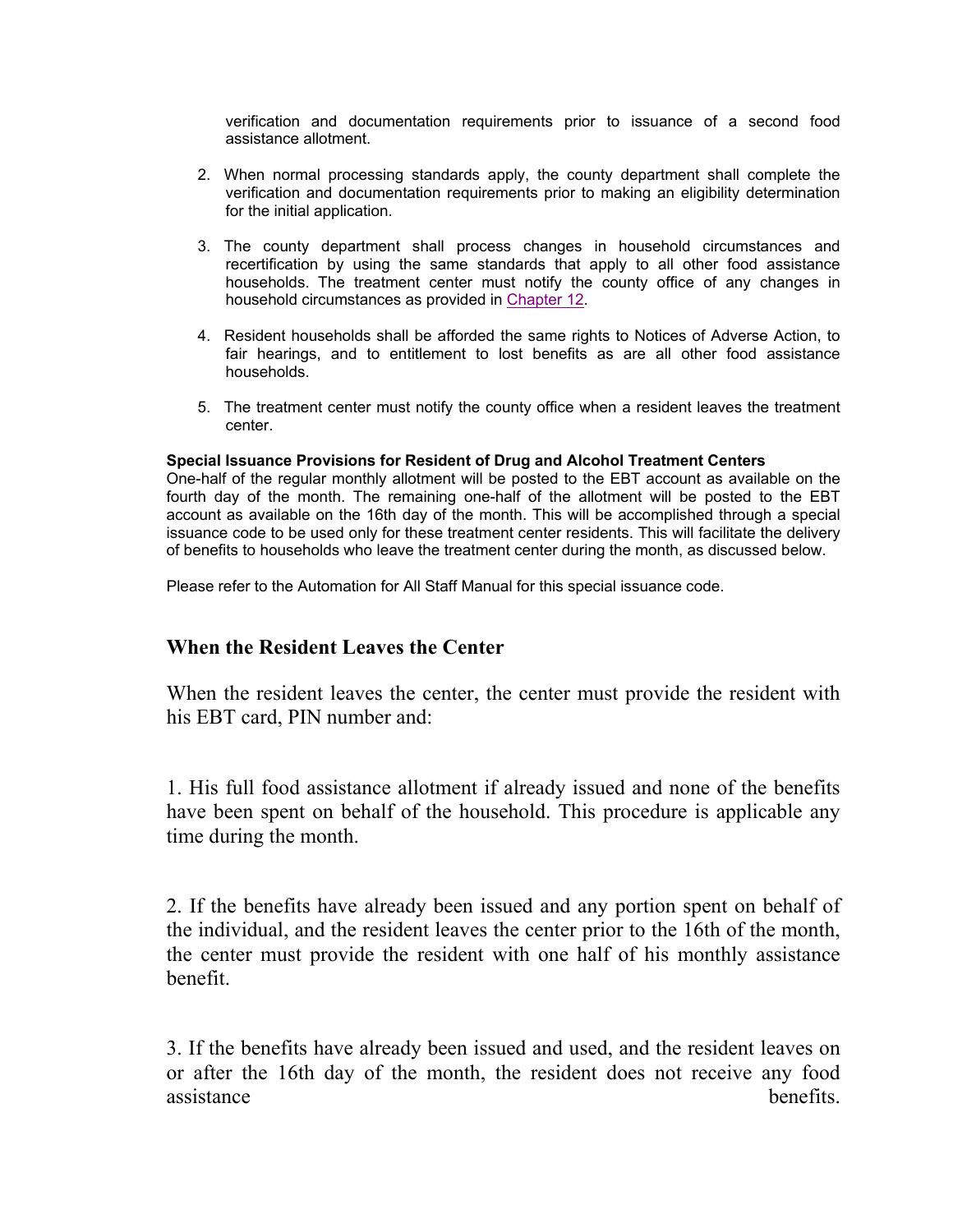Once the resident leaves the center, the facility is no longer allowed to act as that resident's authorized representative. The center must, if possible, provide the resident with a change report form to report to the Food Assistance office the individual's new address and other circumstances after leaving the center, and shall advise the resident to return the form to the local Food Assistance office within ten (10) days. EBT cards inadvertently retained and all AR cards must be destroyed immediately by the treatment center (See Appendix B to the EBT Manual).

As residents may leave without informing the center of their departure, it is still the center's responsibility not to obtain benefits for any resident that was not residing in the center on the day benefits were available. While recognizing that the abrupt departure of residents is a valid problem, it is not the Food Assistance office's responsibility to verify at the time of Issuance that a resident still resides at the center (although it will be done later); it is the center's responsibility.

**Liabilities of Centers** See Claims Against Households Manual

## **1105 Blind or Disabled Residents of Group Living Arrangements**

Residents of a group living arrangement (a public or private nonprofit residential setting that serves no more than 16 residents) may voluntarily apply for the food assistance program if blind or disabled as defined in the Glossary.

### **Applying for Food Assistance**

A resident of a group living arrangement may apply for food assistance in one of the following ways. If the residents apply through the use of the facility's authorized representative, eligibility must be determined as one-person households or if the residents apply on their own behalf, the household size must be in accordance with the definition of a food assistance household in Chapter 1.

#### **Special Certification Provisions**

The county department must certify these residents by using the same provisions that apply to all other households except, prior to certifying any resident the county department must verify that the group living arrangement meets one of the following:

- 1. Authorized by FNS as a retailer if the group living arrangement wishes to redeem food assistance through a wholesaler.
- 2. Certified by the Alabama Department of Mental Health, including the Department of Mental Health's determination of the group living arrangement is a nonprofit organization.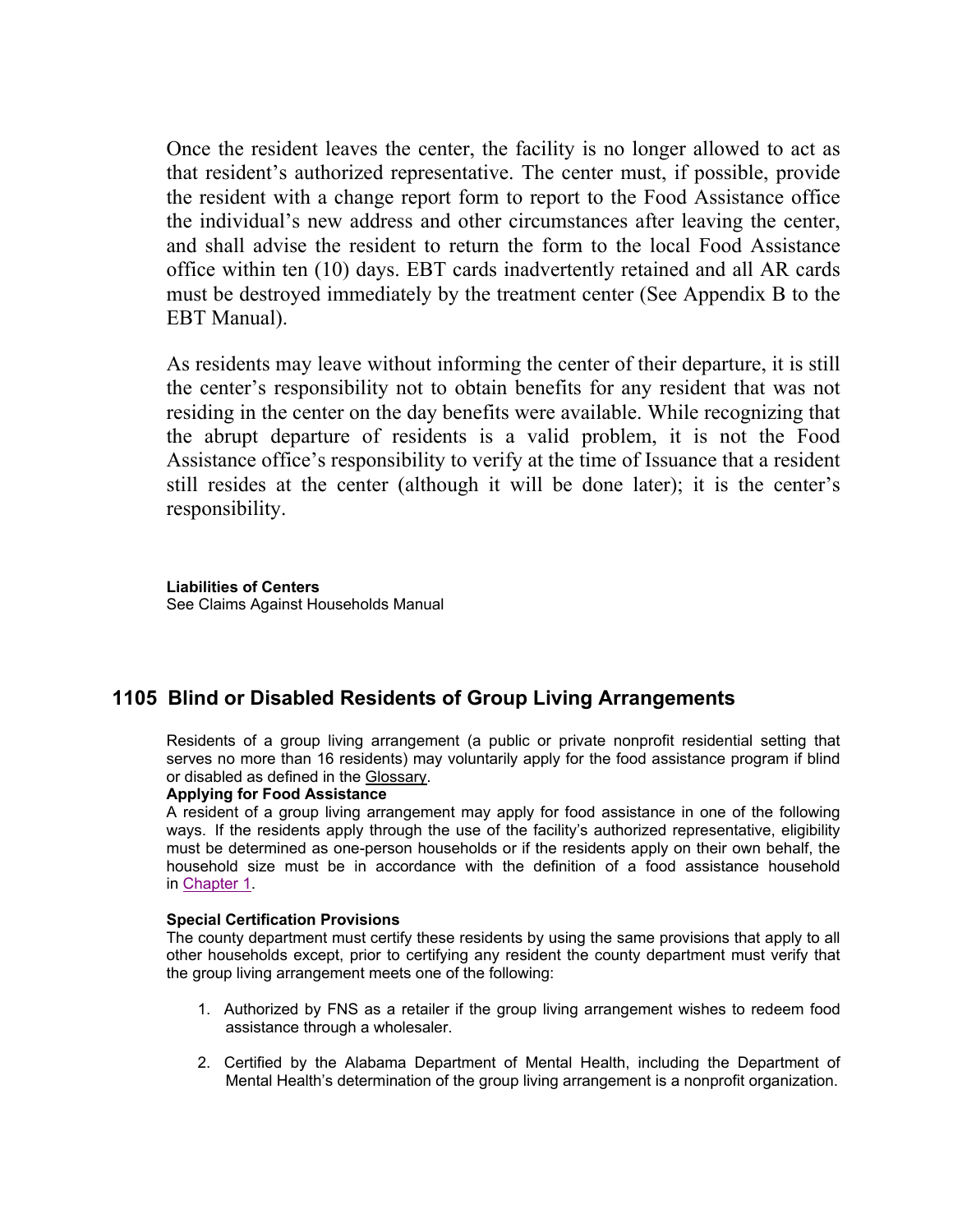### **Requirements for Group Living Arrangement**

1. Provide monthly listing of residents

By the  $10<sup>th</sup>$  of each month each group living arrangement must provide the county department's food assistance office a list of their currently participating residents as of the first day of that month.

- a) This list must include a statement signed by a responsible center official attesting to the validity of the list. If the report is received without this statement and signature, it must be returned immediately to the center as it is considered an incomplete report.
- b) If by the 20th day of the month a complete report has not been received, participation of all group living arrangement residents must be terminated by individual Notices of Action for adverse action purposes. The reason cited for termination is the refusal to cooperate by the group living arrangement to furnish monthly information as to the household's residence in the group living arrangement as required by federal regulations.
- 2. Maintain Accurate EBT Records

Each group living arrangement must maintain accurate EBT records on-site and make them available for review by County DHR employees and State and Federal Auditors. If the group home authorized by FNS as an authorized retail store does not provide accurate EBT records, the county must promptly notify the USDA field office. The address of the USDA Field Office is 4121 Carmichael Road, Suite 503, Montgomery, Alabama 36106. The telephone number is (334) 279-0844.

The county must take no action prior to FNS action against the group home. If FNS disqualifies the group home as a retail store, the county must suspend its authorized representative status. The individuals can reapply in their own behalf.

A group home, not authorized by FNS as a retail store, must have its authorized representative status removed. The individuals can apply in their own name.

### **Requirement to County Departments to Conduct On-Site Visits**

The county department must conduct periodic random on-site visits to the group living arrangement. The purpose of these visits is to compare what the group living arrangement has reported concerning residents to the Food Assistance office with the group living arrangement's actual records for a particular month or for as many months as determined necessary based on chronic problems of failure to report changes by the group living arrangement.

The minimum requirement for on-site visits is semiannually. The Food Assistance office may visit much more frequently when problems or conflicts in reports or information provided by the group living arrangement arise. The EBT records must be reviewed during the on-site visit.

### **Residents and Normal Certification Provisions**

The following provisions apply to residents of group living arrangements:

- 1. When a resident is entitled to expedited services, eligibility for his initial application shall be processed on an expedited basis, and the county department shall complete verification and documentation requirements prior to issuance of a second food assistance allotment.
- 2. When normal processing standards apply, the county department shall complete the verification and documentation requirements prior to making an eligibility determination for the initial application.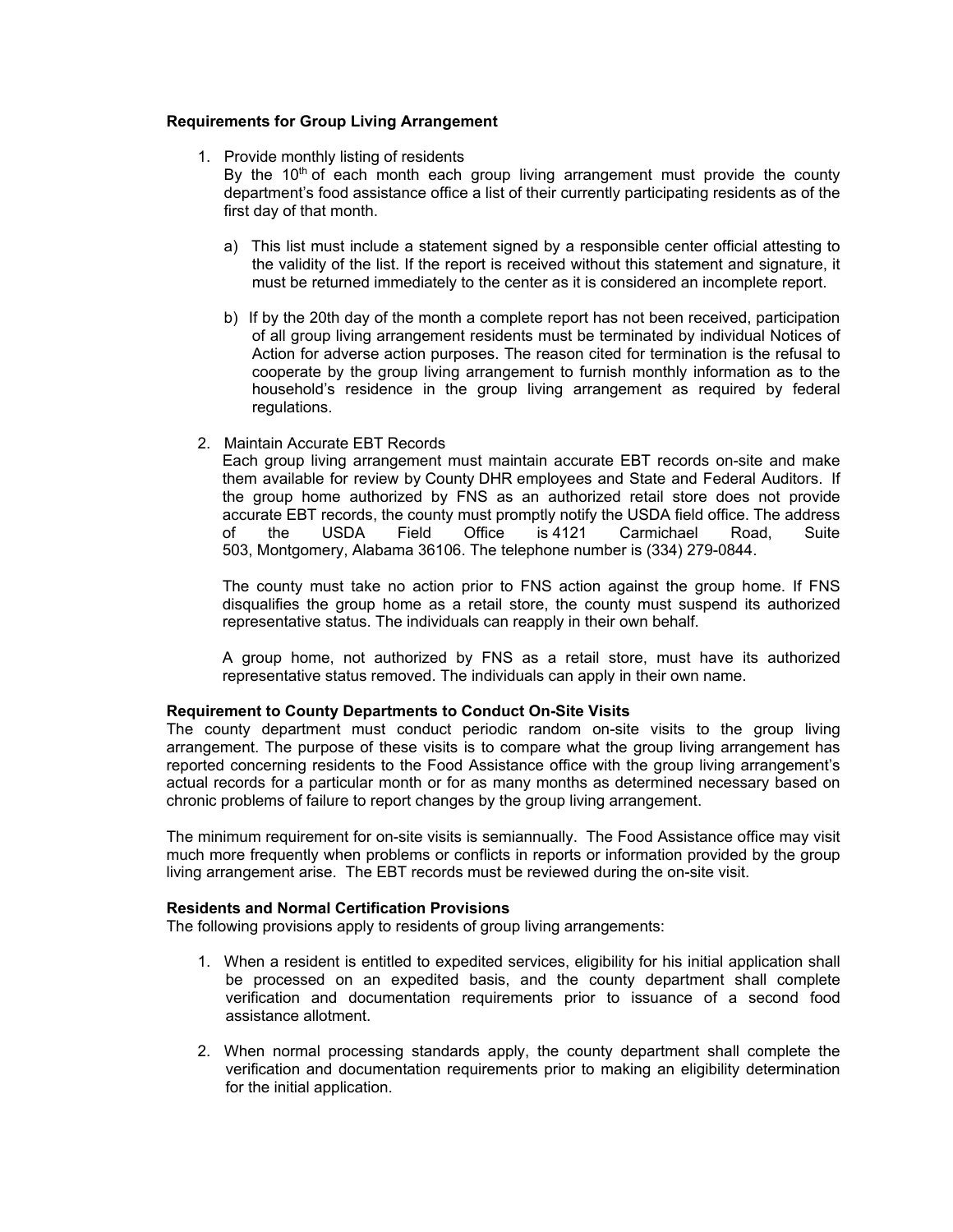- 3. Separate and identifiable room and/or medical costs are given as shelter and medical deductions, respectively. If the amount paid for medical and shelter costs cannot be separately identified, no deduction is allowed for the costs.
- 4. In some instances, group home residents make a single payment for room, meals, and medical. If so, these items should be identified separately to the extent possible and any allowable shelter and medical expenses deducted.
- 5. Some group homes charge a basic rate for room and board and higher rates if medical care is needed. In such instances, if a person is charged a higher rate, the basic rate minus the food assistance maximum allotment for a one-person household may be used to determine the shelter costs for that person, and the difference between the basis rate and the higher rate may be determined to be medical costs.
- 6. If a group home resident makes a single payment for room and meals and the payment cannot be broken down, the amount of the payment which exceeds the maximum food assistance allotment for a one-person household can be allowed as an identified shelter expense.
- 7. If one or two residents apply as part of the same food assistance household, the food assistance maximum allotment for a one-person household would be deducted from the room and board payment for each person. Any remaining amount for each individual shall be added together and this amount shall be allowed as a shelter deduction for the food assistance household.

These procedures apply to residents making their own payments or those instances where a protective payee is handling the payments, but is using the residents own funds.

If the group living arrangement is acting in the capacity of an authorized representative, the group living arrangement shall notify the county department of changes in the household's income or other changes required to be reported, and when the resident leaves the group living arrangement. The group living arrangement shall return to the food assistance office any food assistance benefits received for the resident after he has left the center,

### **When the Resident Leaves the Group Living Arrangement**

When the resident leaves the group living arrangement, the group living arrangement, either acting as an authorized representative or retaining use of the benefits on behalf of the residents (regardless of the method of application), must provide the resident with his EBT card, PIN number and:

1. His full assistance allotment if already issued and none of the benefits have been spent on behalf of that individual household. This procedure is applicable any time during the month.

2. If the benefits have already been issued and any portion spent on behalf of the individual, and the resident leaves the center prior to the 16th day of the month, the group living arrangement must provide the resident with one-half of his monthly food assistance allotment.

3. If the benefits have already been issued and used, and the resident leaves on or after the 16th of the month, the resident does not receive any refund of benefits.

4. If a group of residents has been certified as one household and have returned the benefits to the facility to use, the departing residents shall be given a shall be given a prorated share of one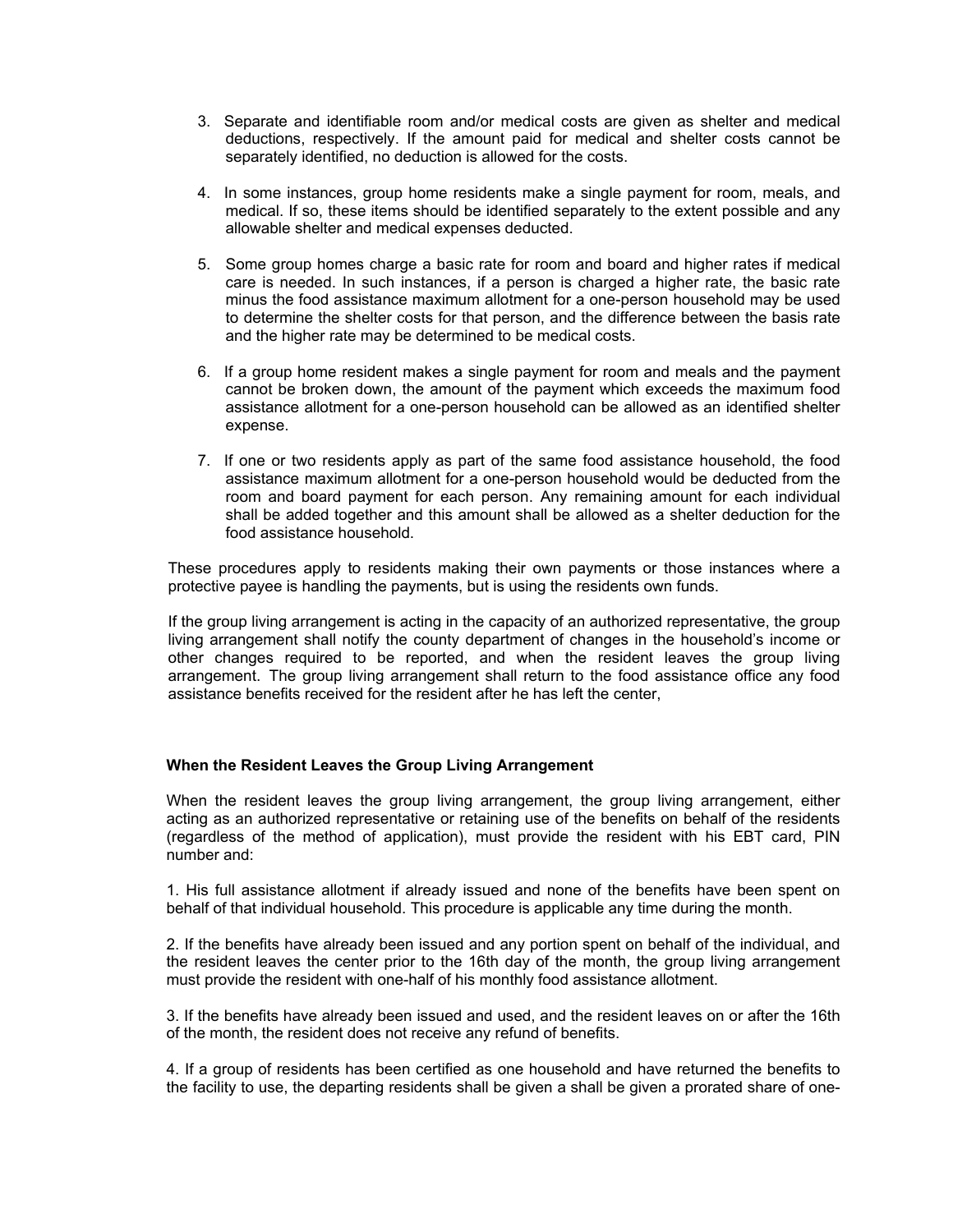half the allotment if leaving prior to the 16th day of the month and shall be instructed to obtain ID cards from the Food Assistance office.

5. EBT cards inadvertently retained and all AR cards must be destroyed immediately by the group home (See Appendix B to the EBT Manual). Once the resident leaves a group living arrangement, the facility is no longer allowed to act as that resident's authorized representative.

6. The group living arrangement shall, if possible, provide the resident with a Change Report Form to report to the Food Assistance office the individual's new address and other circumstances after leaving the group living arrangement, and shall advise the household to return the form to the local Food Assistance office within ten (10) days. The Food Assistance office may provide the center with the Exhibit B and inform the center to mail or bring this to the Food Assistance office immediately upon the departure of the resident.

7. As the residents may leave without informing the center of their departure, it is still the center's responsibility not to obtain benefits for any resident that was not residing in the center on the day benefits were obtained. While recognizing that the abrupt departure of residents is a valid problem, it is not the food assistance office's responsibility to verify at the time of issuance that a resident still resides at a center (although it will be done later); it is the center's responsibility.

#### **Use of Food Assistance at the Group Living Arrangement**

**The group living arrangement may purchase and prepare food to be consumed by eligible residents on a group basis if residents normally obtain their meals at a central location as part of the group living arrangement services or if meals are prepared at a central location for delivery to the individual residents.** 

**If residents purchase and/or prepare food for home consumption, as opposed to communal dining, the group living arrangement shall ensure that each resident's food assistance are used for meals intended for that resident.** 

**If the resident retains use of his own food assistance allotment, he may either use the stamp to purchase meals prepared for them by the facility or to purchase food to prepare meals for their own consumption.** 

#### **Over-issuances**

**The same provisions applicable to drug and alcoholic treatment and rehabilitation centers as noted in the Claims Against Households Manual shall apply to group living arrangements when acting as an authorized representative.** 

**These provisions, however, are not applicable if a resident has applied on his own behalf. The resident applying on his own behalf shall be responsible for over-issuances as would any other household.** 

## **1106 Shelter for Battered Individuals and Children**

**Residents of shelters for battered individuals and children may apply for food assistance.** 

#### **Prior to Certification**

**Prior to certifying residents of shelters for battered individuals and children, under the provisions of this section, the county department must determine if either of the conditions below have been met:**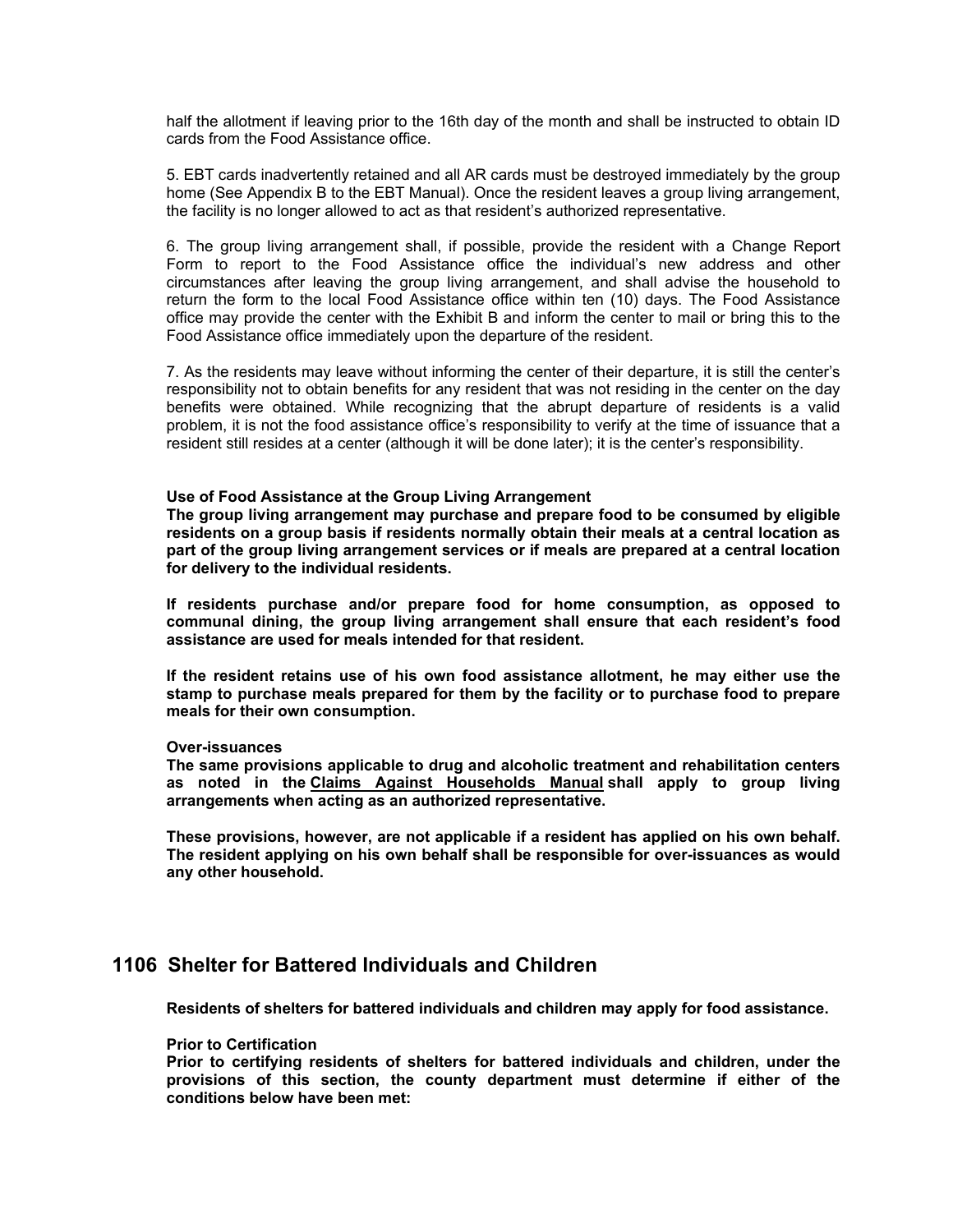- **1. Determine if the shelter is a public or private nonprofit residential facility for abused or battered individuals.**
- **2. Determine that the shelter has FNS authorization to redeem food assistance at wholesalers. This determination must be documented, and no further action is required to make any further determination.**

#### **Special Certification Provisions**

**1. Special Issuance** 

**Many shelter residents have recently left a household containing the person who abused them. Their former household may be certified for participation in the Food Assistance Program, and its certification may be based on a household size that includes the individual and children who have just left.** 

**Shelter residents who are included in such certified households may apply for and if otherwise eligible participate in the Food Assistance Program as separate households if such certified household which includes them is the household containing the person who subjected them to abuse.** 

**Shelter residents who are included in such certified households may receive their own allotment as a separate household even though they have not yet been removed from their previous household due to adverse action procedures.** 

**2. Eligibility Determination** 

**Shelter residents who apply as separate household shall be certified solely on the basis of their income, resources and the expenses for which they are responsible. For handling of jointly owned resources see the section below. Residents shall be certified without regard to the income, resources, and expenses of their former household.** 

#### **Jointly Owned Resources**

**A resident's interest or share in any non-liquid resource which is jointly owned with a nonhousehold member is to be excluded from the resident's countable resources in determining food assistance eligibility if:** 

- **1. The resources are jointly owned by such persons and by members of their former household, and**
- **2. The shelter resident's access to the value of the resource is dependent upon the agreement of a joint owner who still resides in the former household.**

**Liquid resources which the resident jointly owns (bank accounts, etc.) which the resident has access to, shall continue to be counted in the resource determination.** 

#### **Other County Department Action**

**County departments shall take prompt action to ensure that the former household's eligibility and allotment reflects the change in the household's composition due to the departure of the battererd individuals and children.** 

**The county department may either process the change and, when necessary, issue a Notice of Adverse Action, or shorten the former household's certification period by issuing a Notice of Expiration with the certification to end the month following the month the notice is sent.**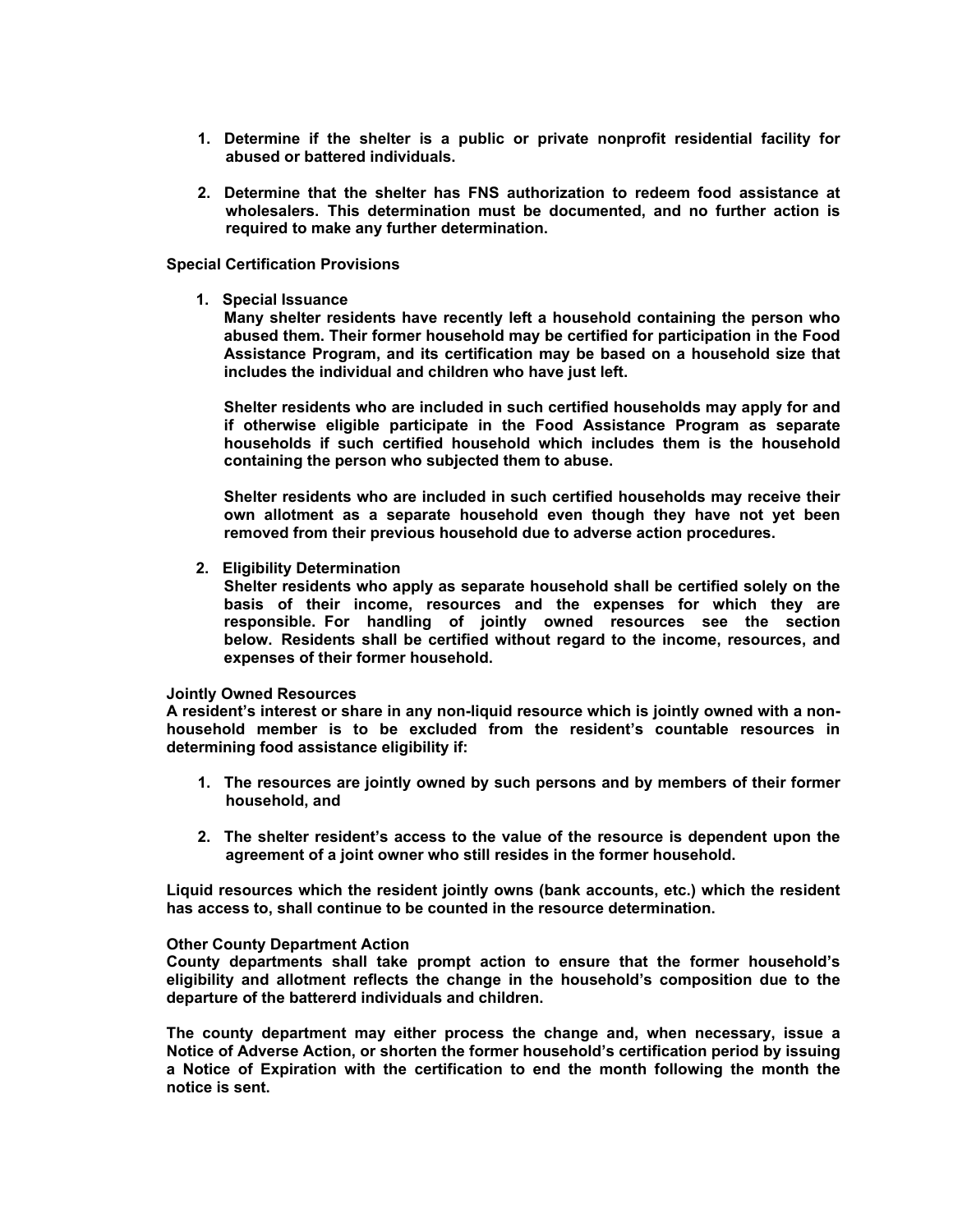## **1107 Homeless Food Assistance Households**

**Homeless food assistance households as defined in the Glossary Manual shall be permitted to use their food assistance benefits to purchase prepared meals from homeless meal providers who meet the qualifications below.** 

### **Homeless Meals Provider**

**A homeless meal provider shall mean a public or private nonprofit establishment (soup kitchen, temporary shelters), approved by the Department of Human Resources and USDA, that feed homeless individuals.** 

**Responsibilities of the Meal Provider The meal provider shall:** 

- **1. Be approved by the County Department of Human Resources.**
- **2. File an application with the officer-in-charge at FNS.**
- **3. Provide sufficient data on the nature and scope of the business conducted by the applicant to FNS.**
- **4. Serve meals that include food purchased by the establishment. A meal provider which serves meals which consist wholly of donated foods will not be eligible for authorization.**
- **5. Ensure that only homeless individuals are served prepared meals.**
- **6. Ensure that food assistance participants are not charged for meals; the meal provider can only accept food assistance as donations.**

**Homeless meal providers may not redeem food stamps through financial institutions for cash. The homeless meal provider is restricted to redeeming food assistance received by homeless recipients through authorized wholesale outlets and authorized retail food stores.** 

**Homeless meal providers will not be permitted to serve as an authorized representative for the homeless food assistance household.** 

**Responsibilities of the County Department The county department shall:** 

- **1. Make one on-site visit to the meal provider.**
- **2. Determine that the establishment/shelter is serving prepared meals to the homeless.**
- **3. Confirm the county department's approval in writing; maintaining a copy of the approval in the county file and**
- **4. Inform the homeless individuals that they may be served prepared meals from approved shelters/establishments and may donate their stamps for these meals.**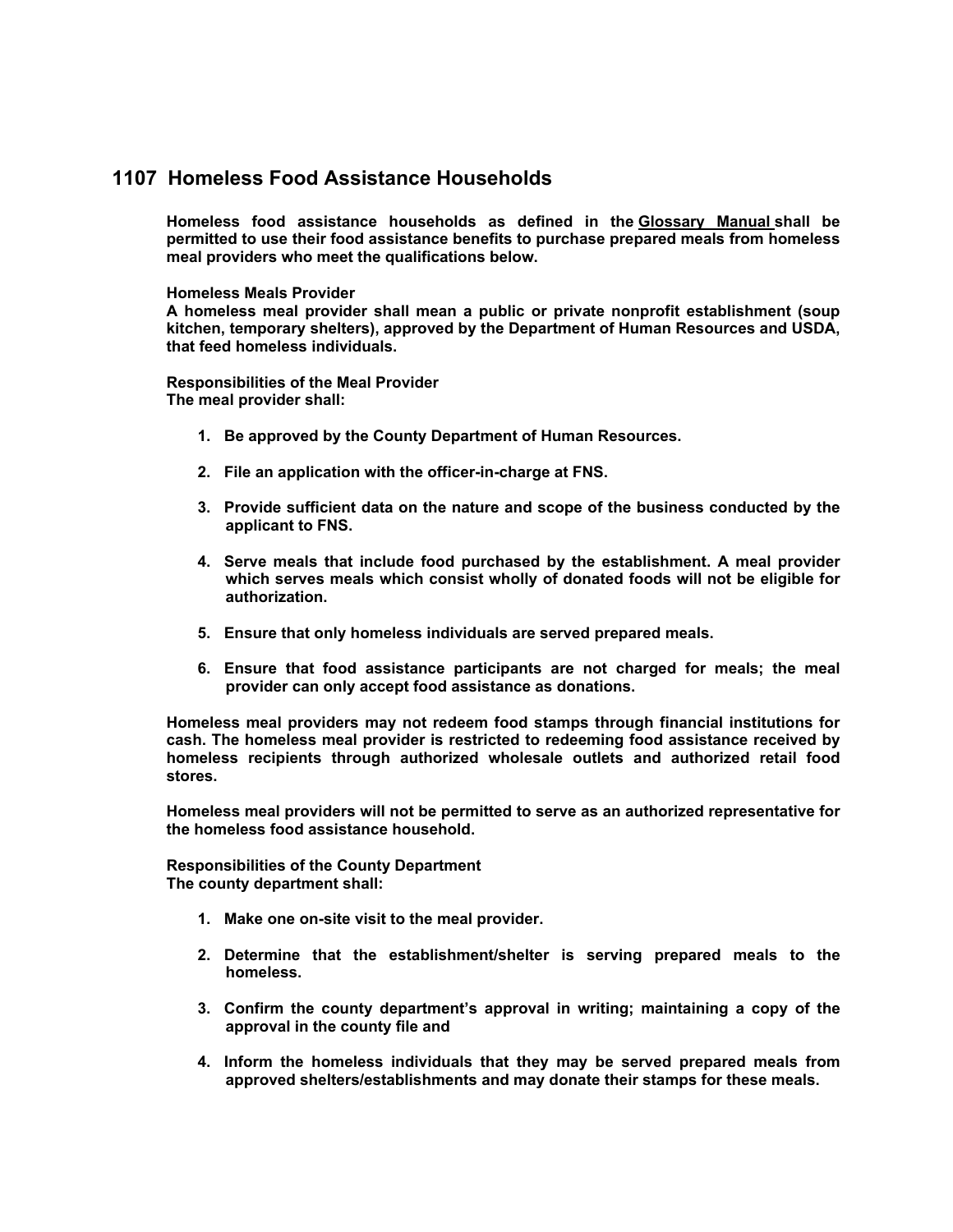**The county department may wish to consider issuing all or a large part of a homeless individual's monthly allotment in \$2.00 books. Counties choosing this option should ensure that their inventory is adequate to meet this demand by ordering additional \$2.00 books.** 

**Use of Food Assistance to Purchase Meals from Approved Restaurants Homeless food assistance persons as defined in the Glossary and Index shall be allowed to use their food assistance to purchase meals from restaurants approved by the Department of Human Resources and USDA.** 

**Responsibilities of the Restaurant** 

**1. Sign a contract at the DHR office.** 

**The contract shall specify the approximate prices which will be charged for meals. If the meals are discounted from the regular prices, the amount of the discount shall be included. The amount of the reduction is a matter of resolution between the county department and the restaurant and may be whatever the two parties deem to be reasonable. The contract shall specify that no sales tax will be charged on the food purchased with food assistance benefits.** 

- **2. Acquire a copy of the contract.**
- **3. Contact USDA (334-279-3665).**

**USDA will inform the representative from the restaurant of the steps he must complete to finish the application process. USDA will be responsible for the licensing of the restaurants.** 

- **4. Accept food assistance benefits only from homeless individuals. This shall be accomplished by one of the following:** 
	- **a) Require the recipient's ID card (this card shall be marked with a CD and an expiration date) or**
	- **b) The restaurant knows that the food assistance recipient is homeless and entitled to use the benefits to purchase prepared meals.**

**Responsibilities of the County Department** 

- **1. Inform restaurants that they must come to the appropriate county DHR office and sign a contract. The contract should be signed by a representative from the restaurant and the County Director or his/her designee.**
- **2. Provide a copy of the signed contract to the restaurant.**
- **3. Inform the restaurant to contact the Officer-In-Charge at USDA (334-279-3665) about the remaining steps they must complete to be certified to receive food assistance.**
- **4. Maintain a copy of the signed contract in the office.**
- **5. Mark the homeless recipient's ID card with the letters CD and an expiration date.**
- **6. Remove the letters CD and the expiration date when the homeless household no longer meets the criteria to purchase meals at restaurants.**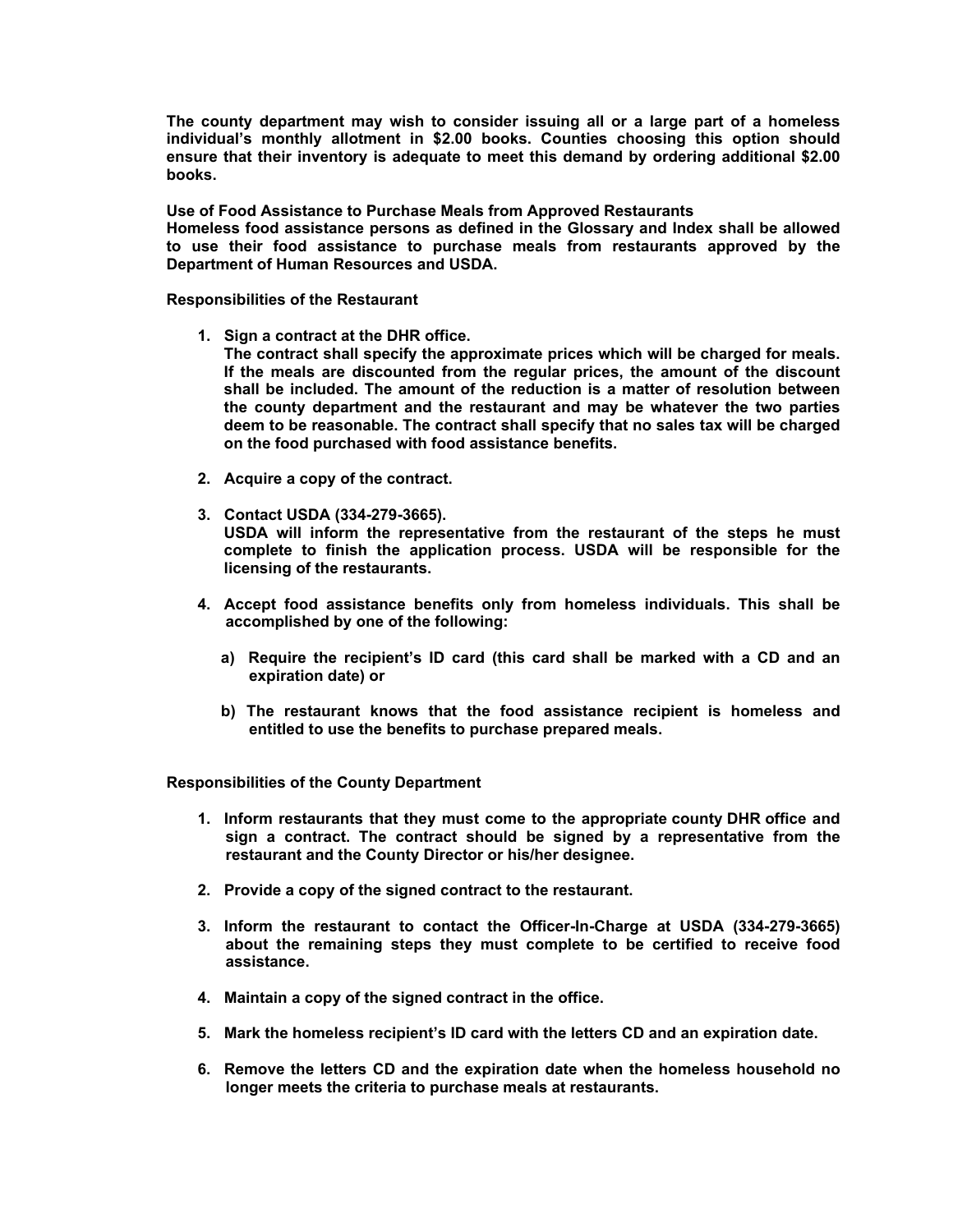**7. Inform homeless households that they may purchase meals with their food assistance from approved restaurants.** 

## **1108 Households Containing Sponsored Alien Members**

**This section applies to those aliens identified in Chapter 4, Section 400.** 

#### **Definitions**

**"Sponsored Alien" - means an alien for whom a person (the sponsor) has executed an affidavit of support.** 

 **"Sponsor" - means a person who executed an affidavit of support (INS Form I-864 or I-864A) pursuant to Section 213A of the Immigration and Nationality Act on behalf of such alien.** 

#### **Treatment of Income/Resources of Sponsors**

**The income and the resources of a sponsor and the sponsor's spouse shall be deemed to be the unearned income and resources of a sponsored adult alien. The income and resources of a sponsor and the sponsor's spouse (if he or she has executed INS Form I-864 or I-864A) shall continue to be deemed to the sponsored adult alien until such time as the alien either (a) gains U.S. citizenship or (b) worked 40 qualifying quarters of coverage as defined under Title II of the Social Security Act or can be credited with such qualifying quarters or (c) the sponsor dies.** 

**The sponsored adult alien (with worker assistance as needed) must obtain the cooperation of the sponsor and the sponsor's spouse in providing the agency with the information and documentation necessary to determine and calculate the income and resources to be deemed to the sponsored adult alien. The sponsored adult alien is responsible for providing the names and other identifying factors of other adult aliens for whom the alien's sponsor has signed an affidavit of support, for reporting the required information about the sponsor and sponsor's spouse should he or she obtain a different sponsor and for reporting a change in income should the sponsor or the sponsor's spouse change or lose employment or die during the certification period.** 

**The sponsored adult alien shall be ineligible until such time as all necessary information and verification can be obtained. The eligibility of any remaining household members shall be determined under normal procedures. The county department must consider available to the remaining household members the income and resources of the ineligible alien in determining the eligibility and benefit level of the remaining household members. A review of deemed income and resources must be done at application and recertification.** 

#### **Deeming of Sponsor's Income**

**The monthly income of the sponsor and sponsor's spouse must be their total monthly earned and unearned income as defined in Chapter 9, Section 901 considering allowable income exclusions as defined in Chapter 9, Section 902. This income is then reduced by:** 

- **1. A 20 percent earned income deduction for earned income of the sponsor and the sponsor's spouse.**
- **2. An amount equal to the gross income limits for the household size of the sponsor, the sponsor's spouse, and any dependents.**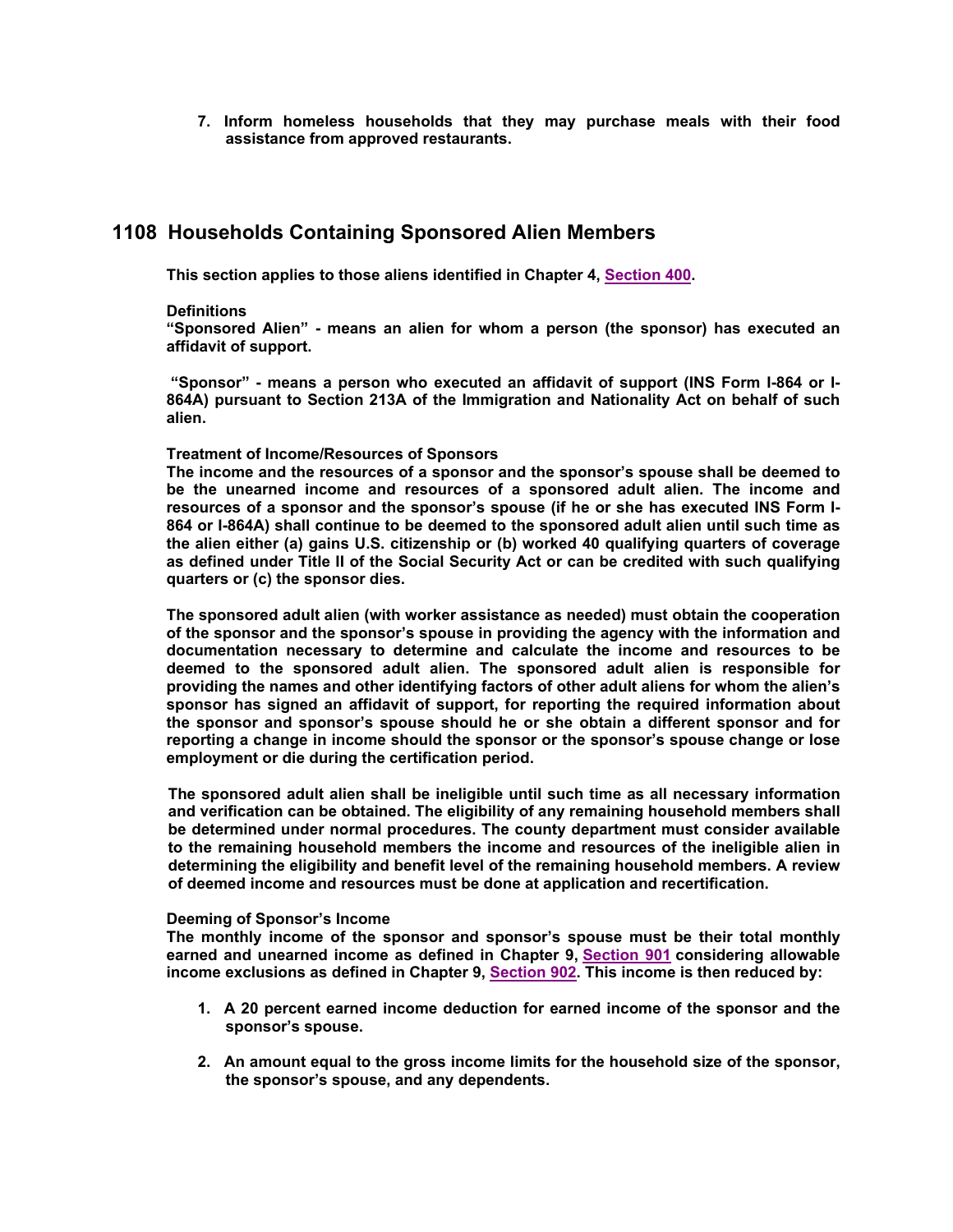**These calculations must be done manually by the worker.** 

**If the alien has already reported gross income information on his or her sponsor in compliance with the sponsored alien rules of another State agency administered assistance program, the county department may use that income amount for Food Assistance Program deeming purposes, subject only to the above reductions.** 

**The county department must consider as income to the alien any money the sponsor or the sponsor's spouse pays to the sponsored adult alien, but only to the extent that the money exceeds the amount deemed to the sponsored adult alien as determined above.** 

**If a sponsored adult alien can verify to the county department that his or her sponsor is the sponsor of other aliens, the county department must divide the income deemed by the total number of such sponsored aliens. If this total number includes an alien child, the child's prorated share of the sponsor's income shall be excluded.** 

#### **Deeming of Sponsor's Resources**

**The county department must deem as available to the sponsored adult alien the total amount of the resources of the sponsor and the sponsor's spouse in accordance with resource eligibility standards reduced by \$1500.** 

**If the sponsored adult alien can verify to the county department that his or her sponsor is the sponsor of other aliens, the county department must divide the resources deemed by the total number of such sponsored aliens. If this total number includes an alien child, the child's prorated share of the sponsor's resources shall be excluded.** 

#### **Exempt Aliens**

**Deeming of income and resources do not apply to the following:** 

- **1. An alien who is a member of his or her sponsor's food assistance household.**
- **2. An alien who is sponsored by an organization or group rather than an individual.**
- **3. An alien who is not required to have a sponsor under the Immigration and Nationality Act, such as a refugee, a parolee, an Asylee, or a Cuban or Haitian entrant.**
- **4. Alien children who are under age 18.**
- **5. A battered alien individual, alien parent of a battered child or child of a battered alien, for 12 months after the county department determines that the battering is substantially connected to the need for benefits, and the battered individual does not live with the batterer.**

**After 12 months the county department must not deem the batterer's income and resources if the battery is recognized by a court or the INS and has a substantial connection to the need for benefits, and the alien does not live with the batterer.** 

**6. An indigent alien that the State agency has determined is unable to obtain food and shelter.** 

**An eligible sponsored alien is indigent if the sum of all the sponsor household's income and any assistance the sponsor or others provide (cash or in-kind) is less than or equal to 130% of the poverty income guideline for the household's size. The state agency shall determine the amount of income and other in-kind**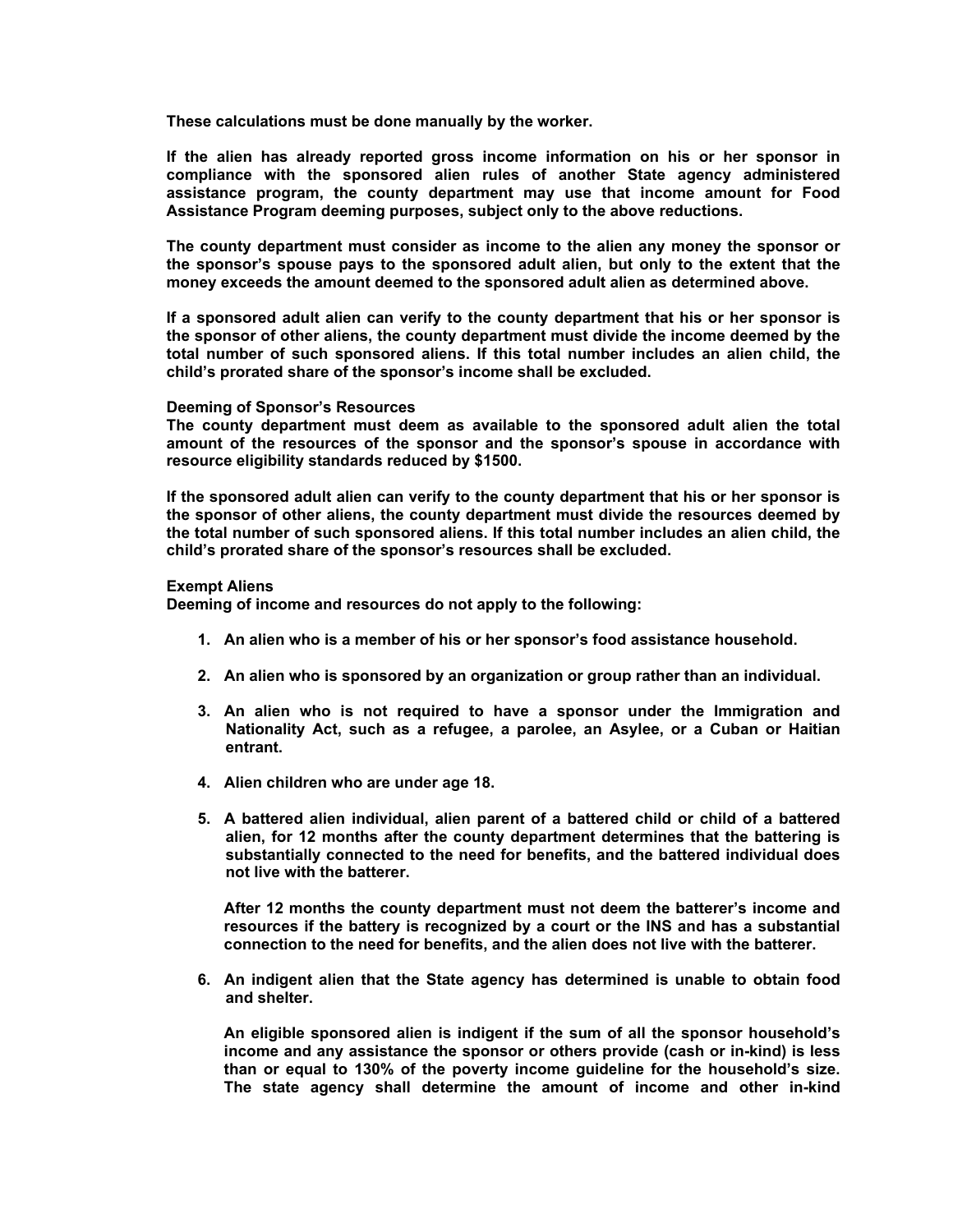**assistance provided the month of application. Each indigence determination is good for 12 months and is renewable for additional 12 months periods.** 

**For assistance in determining the applicability of deeming and the calculation of income and resources to be deemed for cases containing sponsored aliens, contact the State Policy Desk.** 

## **1109 Households Requesting Replacement of Allotments or Food Destroyed in a Disaster**

#### **Replacement of Allotments**

**A household may request a replacement for that portion of its allotment, not to exceed one month's food assistance allotment, which it had received but which was subsequently destroyed in a household disaster such as fire or flood.** 

**To qualify for a replacement, the household shall:** 

- **1. Report the destruction to the local county department within 10 days of the incident or within the period of intended use, whichever is earlier.**
- **2. Sign Form PSD-BFA-1334, Affidavit of Loss, which shall be retained in the case file and on which the household is:** 
	- **a) Attesting to the destruction of the household's food assistance benefits.**
	- **b) Stating that the original stamps will be returned to the county department if recovered by the household and**
	- **c) Stating that the household is aware of the penalties for intentional misrepresentation of facts.**
- **3. Upon receipt of a request for replacement for food assistance as destroyed in an individual household disaster, the county department shall:** 
	- **a) Verify the disaster through either a collateral contact, documentation from a community agency including, but not limited to the fire department, the Red Cross, or a home visit.**
	- **b) Examine the case file for notation of previous requests by the household for replacement of stamps reported destroyed subsequent to receipt.**
	- **c) Replace stamps reported as destroyed subsequent to receipt no more than twice in a six-month period.**

**If in the previous six months, the household has been issued two replacements for stamps destroyed subsequent to receipt, then replacement shall be denied.** 

- **d) Issue replacement stamps, if warranted, within 10 days of receipt of request for replacement.**
- **e) Indicate in the case file a replacement has been provided.**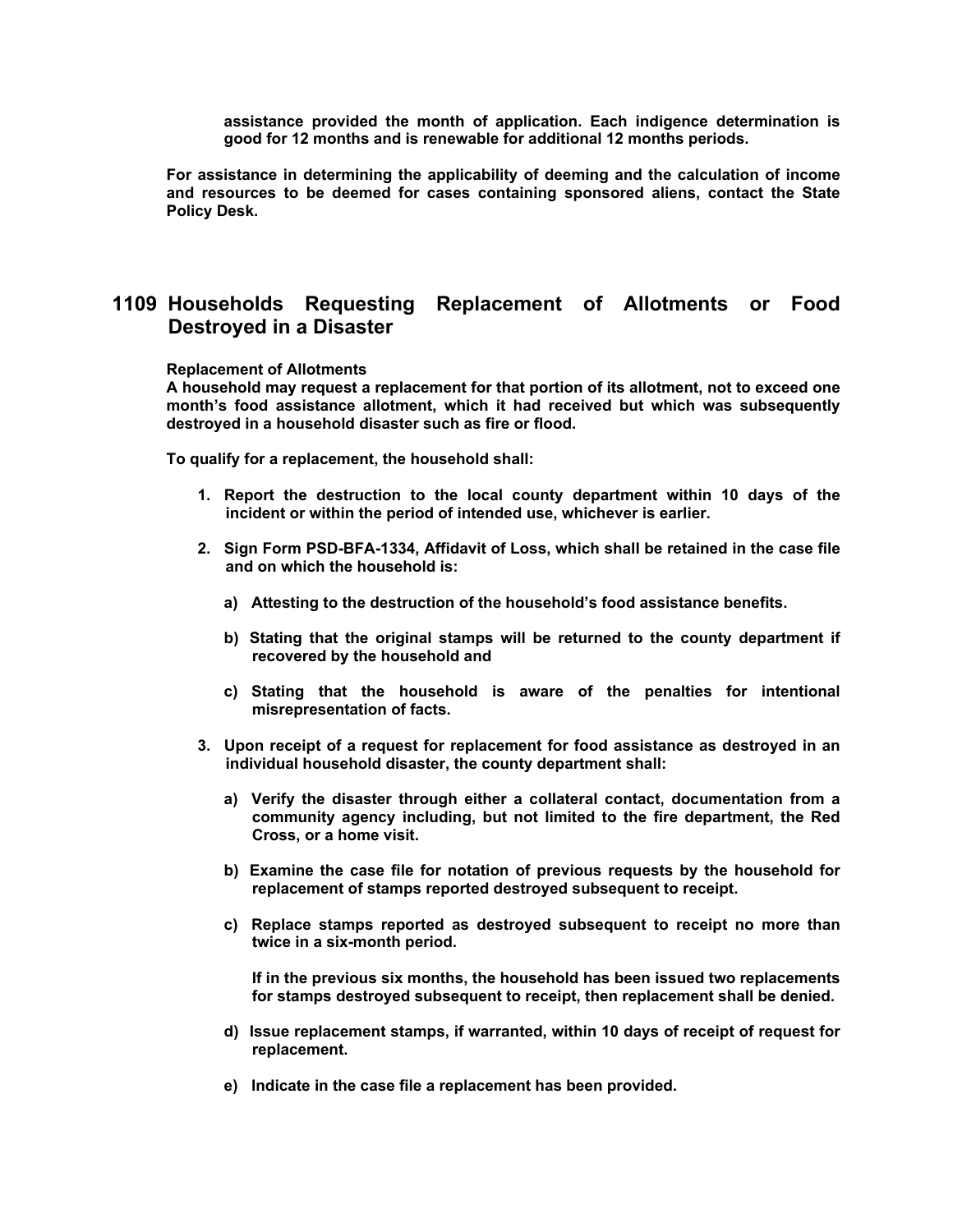**Improperly Manufactured or Mutilated Food Assistance** 

**The county department shall provide a replacement for food assistance that were received by a household or subsequently found to be improperly manufactured.** 

**The amount to be replaced shall be equal to the value of the improperly manufactured or mutilated stamps.** 

**If the county department cannot determine the value of a mutilated stamp after exhausting all available means of determining the value within the state, the county department shall follow the instructions provided in the handbook for issuance of food assistance. County departments shall not replace stamps which are mutilated to such a degree that less than three-fifths of the stamp is presented by the household.** 

#### **Replacement of Food Destroyed in a Disaster**

**In cases in which food purchased with food assistance benefits is destroyed in a disaster affecting a participating household, that household may be eligible for replacement of the actual value of loss, not to exceed one month's allotment if both of the following apply.** 

- **1. The loss is reported within 10 days.**
- **2. The household's disaster is verified.**

**Verification shall be handled in the same manner as for a replacement in the allotment. The county department shall provide a replacement allotment, or an opportunity to obtain a replacement allotment, within 10 days of the reported loss.** 

**This provision shall apply in cases of an individual household disaster such as fire, as well as in natural disasters affecting more than one household. However, in cases where FNS has issued a disaster declaration and the household is otherwise eligible for emergency food assistance benefits as determined by FNS, the household shall not receive both the disaster allotment and replacement allotment under this provision.** 

## **1110 Households with a Decrease in Income Due to a Non-compliance with a Public/General Assistance Program Requirement**

**There will be no increase in food assistance benefits to households in which a penalty resulting in a decrease of PA and GA benefits has been imposed for noncompliance with a federal, state, or local means-tested public assistance program. For the purposes of this provision, "means-tested" public assistance no longer refers to Supplemental Security Income. These decreases may be a reduced benefit amount due to the removal from the grant of the non-complying individual, or a reduction due to recoupment for a client caused error, intentional or unintentional. For those circumstances in which the entire household is terminated for failing to comply with another program's requirement, the attributed amount shall continue to remain in the food assistance budget for the length of the other program's disqualification period, until the household either cures the sanction, or is determined ineligible for the assistance payment for a reason other than failing to comply with a program's requirements.** 

**Food assistance benefits shall be calculated using the benefit amount that would have been issued if no penalty or recoupment had been applied against that program's benefit amount. For this policy to apply, the following two conditions must exist.**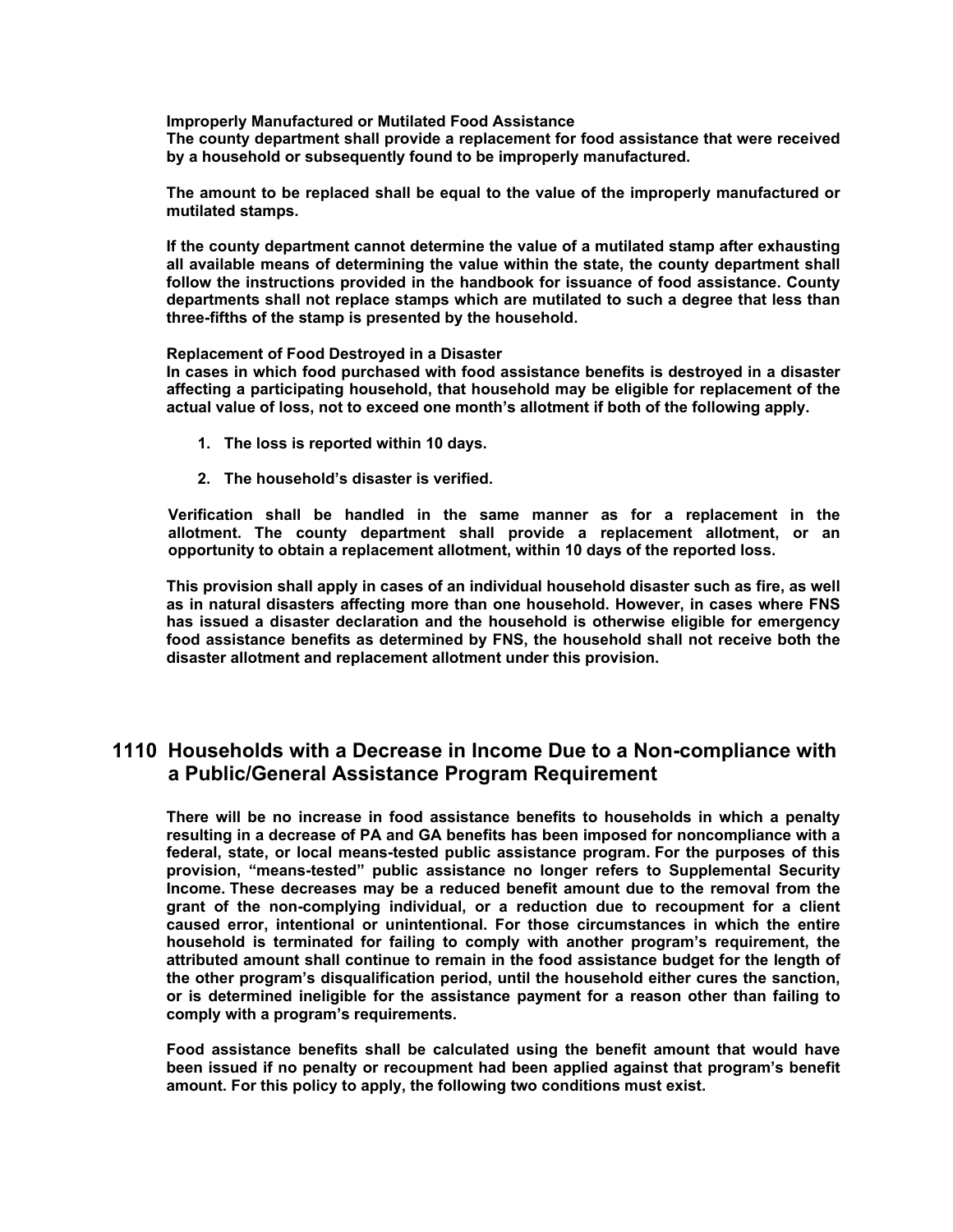- **1. The agency that is administering the other program (FA) must advise that there has been a noncompliance or client caused overpayment.**
- **2. The individual, unit, or household must have been receiving assistance from the other program at the time of the violation and that assistance must be decreased, suspended, or terminated because of this failure to comply.**

**The food assistance worker need only verify if a known decrease in a household's benefits is due to a determination of noncompliance by the other program or recoupment due to client caused error. If the determination is not specifically identified by the other program as a noncompliance with one of their requirements, the prohibition on increased food assistance benefits will not apply. Staff should make a good faith effort to obtain the information.** 

**Recoupment Codes for Failure to Comply with FA Requirements** 

**The codes on the Comprehensive Claims System should be used to identify the reason(s) money is recouped from a FA grant. The definition of these codes can be found in the Comprehensive Claims System User's Guide Section 20.** 

#### **Determining Benefit Level**

**The procedures for determining food assistance benefits when there is such a decrease in income/benefits are as follows:** 

**1. The county department shall identify that portion of the decrease which is attributed to the penalty for noncompliance or a recoupment for client caused errors.** 

**The penalty shall be that portion of the decrease in PA or GA benefits caused by the household's noncompliance with the other program's requirements, or a recoupment for client caused errors.** 

**2. The food assistance benefits shall then be calculated using the benefit amount which would have been issued by that program if no penalty/recoupment had been applied against that program's benefit amount.** 

#### **Noncompliance with a JOBS Requirement**

**This policy does not apply to households during the time the household or a household member is serving a sanction for both food assistance and FA due to noncompliance with a JOBS requirement (Section 704 C).** 

**Once the sanction for food assistance ends and the individual is added back to the food assistance budget, or the household reapplies, the amount of FA to be placed in the food assistance budget will be the amount they would have received if they had cooperated with JOBS. This amount of FA will remain in the food assistance budget for the duration of the FA JOBS sanction.** 

**Changes during the Penalty Period** 

**1. The county department must act upon any changes that would normally affect the food assistance that are not related to the penalty imposed by the other program. Example, a household's FA check has been decreased from \$164 to \$137 due to a FA program noncompliance with Child Support. The \$164 will remain in the food assistance budget. The household reports employment which causes them to become ineligible for FA. The \$164 FA amount will be removed from the food assistance budget. If the household reapplies for FA and the sanction is again imposed, adverse action will be necessary if the penalty (\$164) amount causes a decrease in food assistance benefits.**